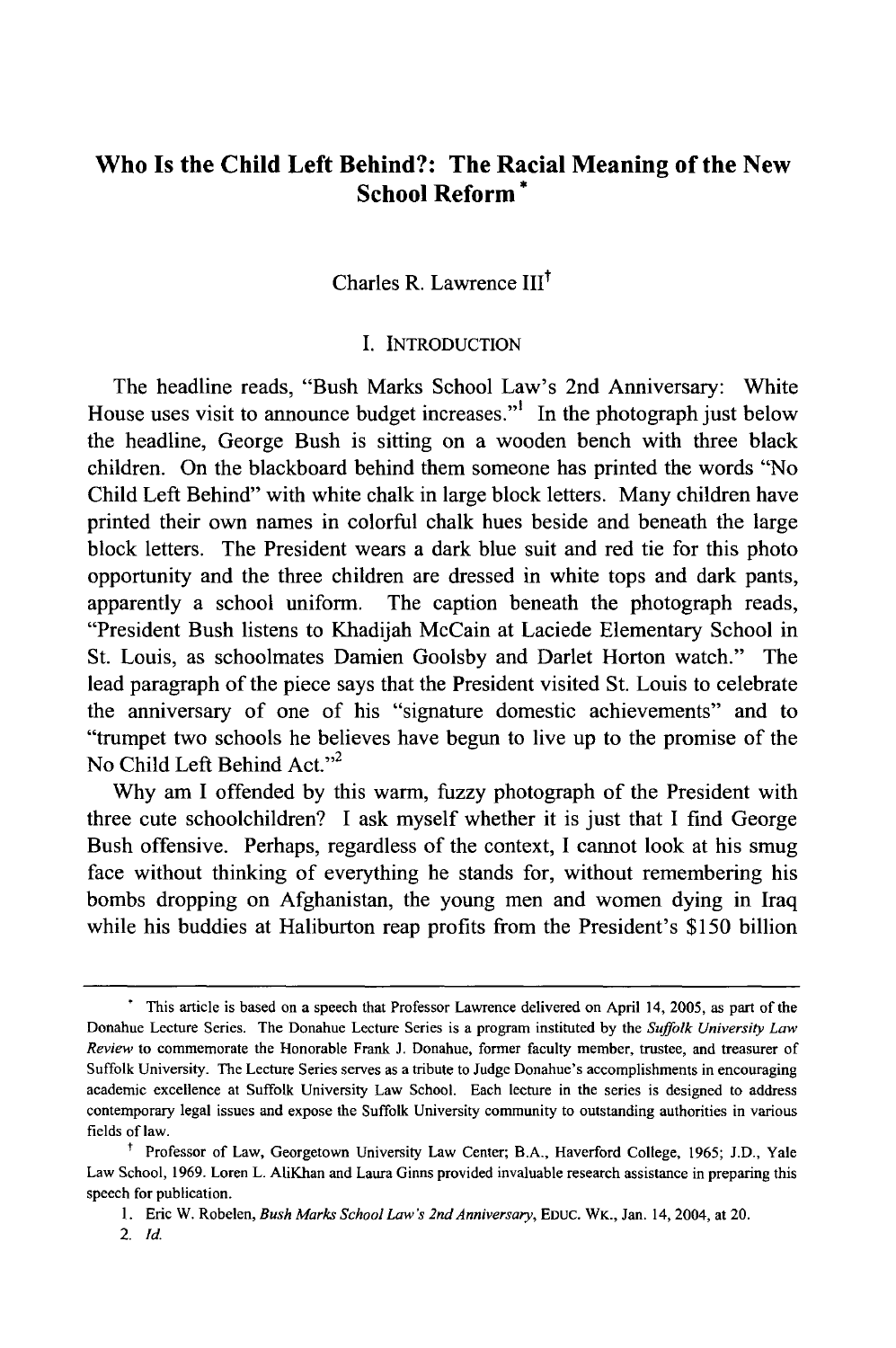war. But there is something more than Bush himself that is upsetting me here. I am offended by the racial text of this photograph as well as by the text of the larger discourse of which it is a part. The racial meaning of this text does more than offend me personally. It injures me, just as the Jim Crow signs on drinking fountains and bathrooms injured generations of black Americans. And it injures the beautiful children who have so generously welcomed the President into their classroom. It is a text with meaning that, like the meaning of segregation itself, injures us all.

In a recent Yale Law Journal Article, entitled *Forbidden Conversations: On Race, Privacy and Community*,<sup>3</sup> I considered the phenomenon of white and middle-class black flight from urban public schools. I argued there that the injuries of stigma and exclusion from community identified in *Brown* v. *Board of Education4* continue, as does our responsibility for those injuries, even as we reframe the causes of and remedies for educational inequality in terms of racially neutral private choice. Segregated schools achieve their racist purpose by building a wall between poor black and brown children and those of us with privilege, influence, and power. It does not matter that this wall is not built pursuant to the mandate of law or that it is created by the cumulative effect of our private choices. It is segregation nonetheless and it encourages us to hoard our wealth on one side of the wall while children on the other side are left with little. The genius of segregation as a tool of oppression is in the signal it sends to the oppressor—that our hoarding of resources is O.K., and in the lesson it teaches—that there is no need for sharing, no moral requirement for empathy and care.

This afternoon I return to this theme in a different, while related, context through an examination of the No Child Left Behind Act (Act or NCLB).<sup>5</sup> I will argue that, while the Act's stated goals are laudable, its conception, implementation, and the social meaning revealed by the discourse and rhetoric it has spawned, perpetuate and exacerbate the injuries inflicted upon poor black and brown children by segregation, racism, and poverty. It is not coincidence when the President chooses a black school as the backdrop for his celebration of NCLB. For while the Act applies to all public schools, its most important provisions focus on the segregated schools attended by poor black and brown children and on the persistent racial achievement gap between these children and their white and Asian peers.<sup>6</sup> When African-American and Latino children

<sup>3.</sup> Charles R. Lawrence, III, *Forbidden Conversations: On Race Privacy and Community (A Continuing conversation with John Ely on Racism and Democracy),* 114 YALE L.J. 1353 (2005).

<sup>4. 347</sup> U.S. 483 (1954).

<sup>5. 107</sup> Pub. L. No. 110, 115 Stat. 1425 (2002).

<sup>6.</sup> Promising on its title page to "close" the achievement gap, the Act makes this goal an explicit part of federal policy for the first time in history. *See* Press Release, Rod Paige, Secretary of Education, U.S. Dept. of Educ., Paige Cites Progress in Black Education But Notes Achievement Gap has Widened Over Past Two Decades (Nov. 19, 2005), *at http://www.ed.gov/news/pressreleases/2003//o//oJ42003b.html;* Ronald F. Ferguson, *Addressing Racial Disparities in High-Achieving Suburban Schools,* NCREL POLICY ISSUES, Dec.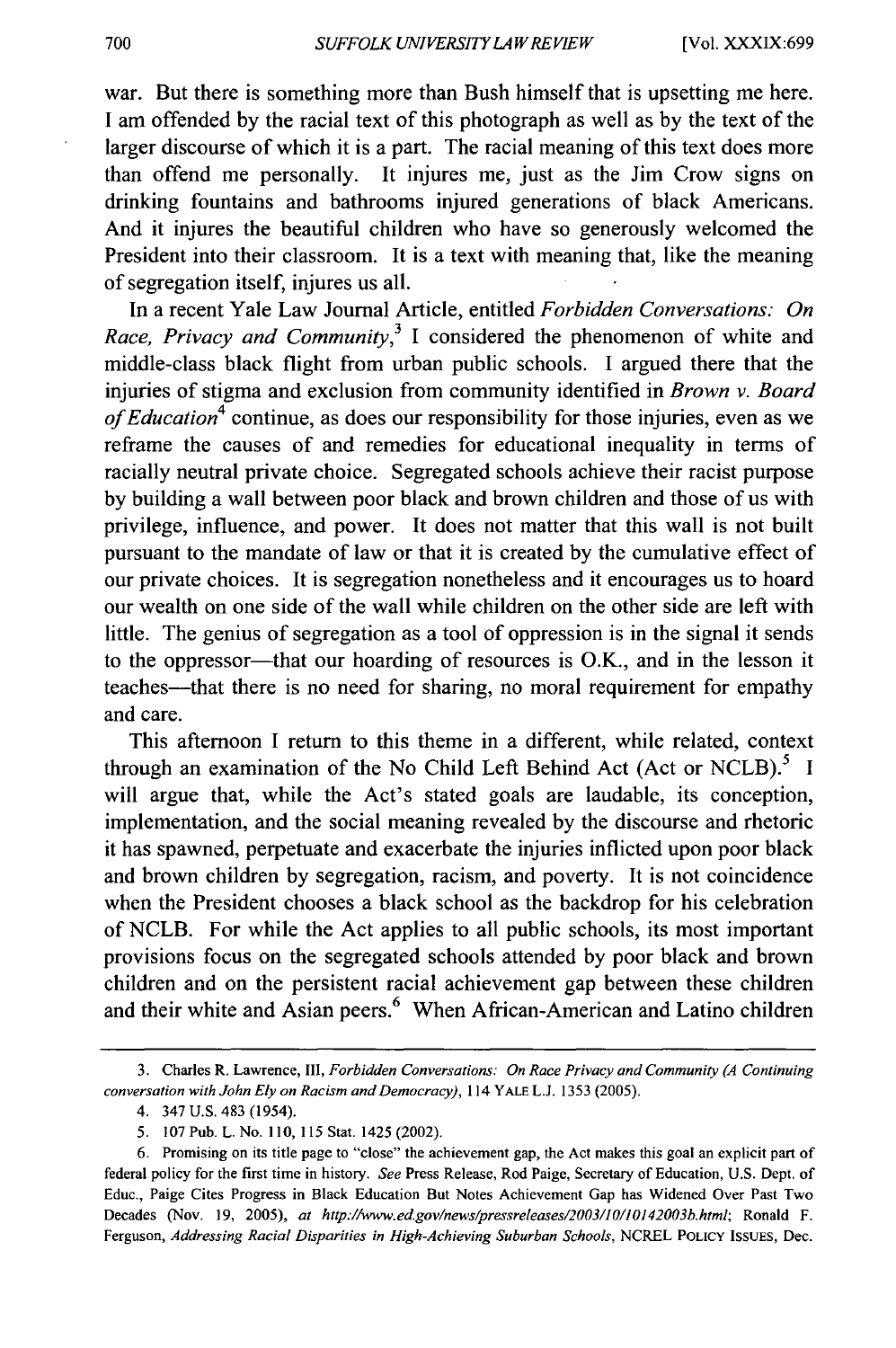finish fourth grade, they are two years behind their white and Asian classmates according to nationally-normed tests. By the time they hit the eighth grade they are three years behind; and as they reach the twelfth grade they are performing at the same level as white and Asian eighth graders.<sup>7</sup> The Act's core strategy-of standards, testing, and accountability-focuses on these left behind children of color and on the teachers and administrators who are perceived to be responsible for their failure. In a speech before a conservative audience at the American Enterprise Institute, Secretary of Education Rod Paige made explicit the Act's racial text, invoking the legacy of *Brown* v. *Board of Education,* to respond to NCLB's critics: "But those who fought *Brown* were on the wrong side of history," he said, "just like those who fight No Child Left Behind will be judged so. $"$ <sup>8</sup>

The Act's proponents claim compassion, care, and concern for poor children. It is a conservative hard-nosed compassion to be sure, they say.<sup>9</sup> They will not allow liberal do-gooders to make excuses while lazy, incompetent, uncaring teachers and administrators continue to fail these children. They will take names and kick ass. They will test, hold folks accountable, close schools, create transparency, and liberate children from failing public schools. When those public schools fail they will give the kids vouchers and bring in their buddies from the corporate world to rebuild a new privately owned system. Using language that echoes its macho "Bring 'em on" foreign policy rhetoric, the Bush Administration has taken a "you're either with us or against us" stance on NCLB by saying it will hold school administrators

8. U.S. Sec'y of Educ. Rod Paige, Remarks of Secretary Paige at the American Enterprise Institute (Jan. 7,2004) (defending NCLB), *at http://www.ed.gov/news/speeches/2004/01/0J072004.html.* 

[T)he *No Child Left Behind Act* is the next logical step to *Brown.* It addresses the latent segregation, de facto apartheid, that's emerging in some of our educational settings. Like *Brown, No Child Left Behind* faced resistance. But if we have the will this law will have a powerful and healing impact on our society.

<sup>2002,</sup> at 10 (discussing targeted efforts to close achievement gap for black and Hispanic students).

*<sup>7.</sup> See* The Education Trust, *Achievement in America,* 22-23 (2003) [hereinafter The Education Trust, Achievement], available at http: //www2.edtrust.org/NR/rdonlyres/14FB5D33-31EF-4A9C-B55F-33l84998BDD8/0/masterach2003.ppt. There are racially correlated gaps in almost every area of academic achievement, including grades, test scores, retention and dropout rates, graduation rates, identification for special education and gifted programs, extracurricular and co-curricular involvement, and discipline rates. Rosylyn Arlin Mickelson, *When Are Racial Disparities in Education the Result of Racial Discrimination? A Social Science Perspective,* 105 TCHRS. C. REc. 6, 1052-53 (2003). Applying the statistics to a hypothetical group of 100 kindergarten students from each race illustrates the point. For every 100 white kindergartners, ninety-three will graduate high school by age twenty-nine, sixty-five will complete at least some college, and thirty-three will earn a bachelor's degree. The Education Trust, *Achievement, supra,* at 41. On the other hand, for every 100 African-American kindergartners who reach age twenty-nine, eighty-seven will graduate high school, fifty will complete some college, and only eighteen will have earned at least a bachelor's degree. The Education Trust, *Achievement, supra,* at 42.

*<sup>9.</sup> See id.* ("No Child Left Behind is a rough law, but it is a good law.").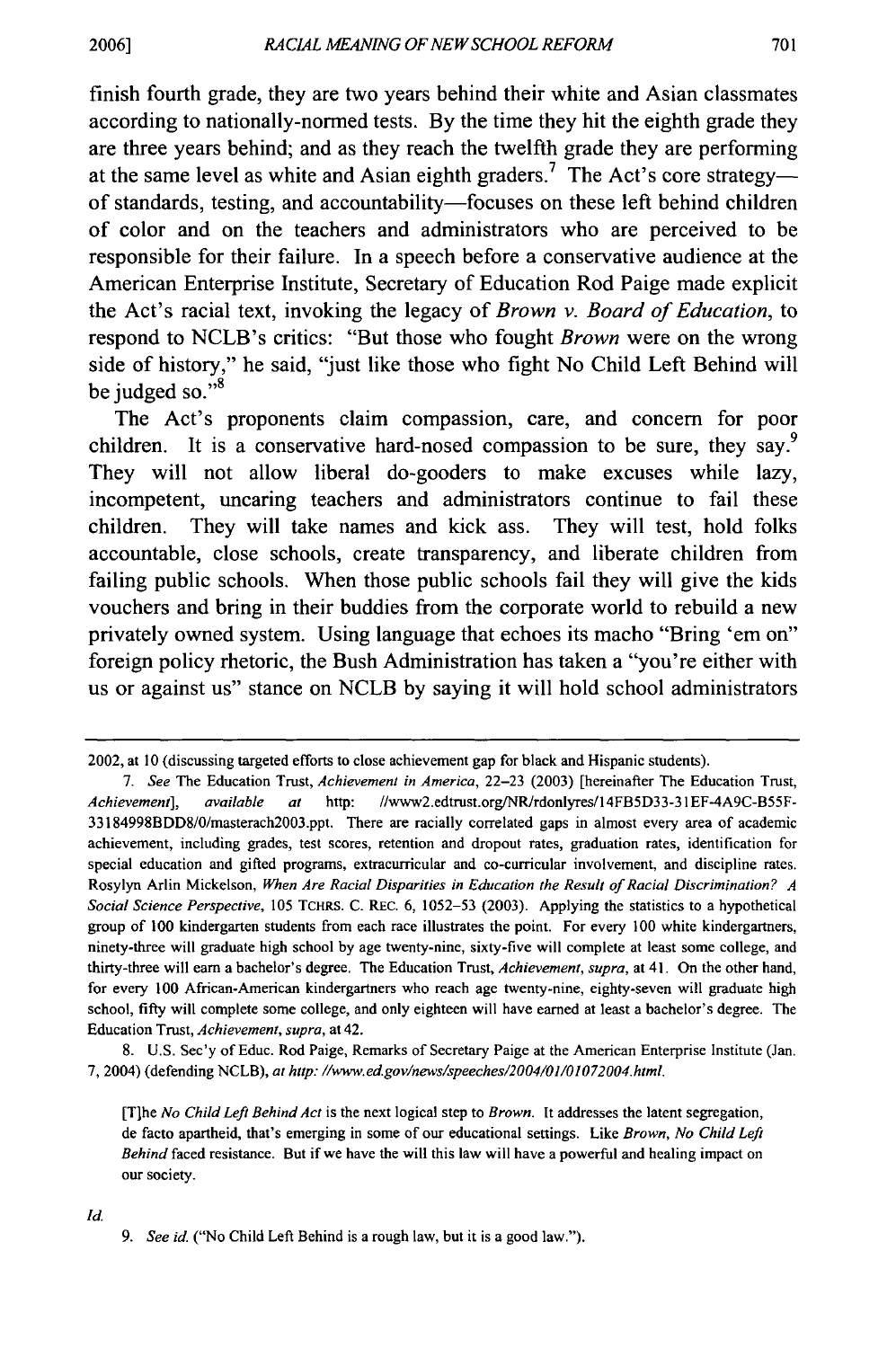and teachers responsible and insist on results. Secretary Paige called the National Education Association, one of the nation's largest teacher's unions, a "terrorist organization" and then quickly recanted when teachers across the nation expressed their shock. 10

### II. THE ACT EXPLAINED AND AN INTERNAL CRITIQUE

Although I am sure that many of you are already familiar with the basic provisions of the Act, I should begin with some background so that we are all on the same page. A bipartisan Congress passed the Act, which was signed by the President in January 2002. The Act is sweeping in its aims and provisions. It contains over 750 pages of law and 1500 pages of regulations. The table of contents alone is 29 pages. Three years after its passage, many school districts are just beginning to understand its many implications and effects. More than ninety percent of America's school districts receive funding for more than forty federal educational and supportive services programs covered by the Act. The Act includes provisions on such matters as teaching reading, family literacy, delinquency, dropout prevention, teacher training, teaching traditional American history, language instruction for immigrant students, charter schools, counseling programs, women's equity, school prayer, and access to schools by military recruiters.

The main focus of NCLB, however, is to improve the academic achievement of students in low performing schools, and the most important provisions of the Act pertain to those schools that receive federal funds targeted for low-income children (Title I Schools and School Districts).<sup>11</sup> The Act's core strategy requires the states to adopt a specific approach to standards, testing, and accountability.<sup>12</sup> States must adopt federally approved standards in reading and mathematics, annual testing for all students in grades 3-8, and annual statewide progress objectives ensuring that all groups of students reach proficiency within twelve years.<sup>13</sup> Assessment results and state progress objectives must be broken out by poverty, race ethnicity, disability, and limited English proficiency.<sup>14</sup> The test results hold educators, schools, districts, and students accountable for academic achievement. The Act creates a set of sanctions for

<sup>10.</sup> Robert Pear, *Education Chief Calls Union "Terrorist," then Recants,* N.Y. TIMES, Feb. 24,2004, at A20. "After his remark began circulating, Mr. Paige issued a statement saying... [that] '[I]t was an inappropriate choice of words to describe the obstructionist scare tactics that the N.E.A.'s Washington lobbyist employed against No Child Left Behind's historic education reforms.'" *Id.* 

I I. *See* 20 U.S.c. § 6315 (Supp. III 2003).

<sup>12.</sup> See 20 U.S.C.A. § 6311(a)-(b) (West Supp. 2005).

*<sup>13.</sup> See* 20 U.S.c.A. § 631 I (b) (West Supp. 2005). *See generally* Stand Karp, *Let Them Eat Tests: NCLB and Federal Education Policy,* RETHINKING SCH. ONLINE, (discussing mandatory testing under NClB), *at http:*  //www.rethinkingschools.org/special reports/bushplan/Eat164.shtml.

*<sup>14.</sup> See generally* U.S. Dept. of Educ., *Stranger Accountability: Questions and Answers on No Child Left Behind,* [hereinafter *Stronger Accountability]* (describing data collection methods for school reports cards), available at http://www.ed.gov/nclb/accountability/schools/accountability.html.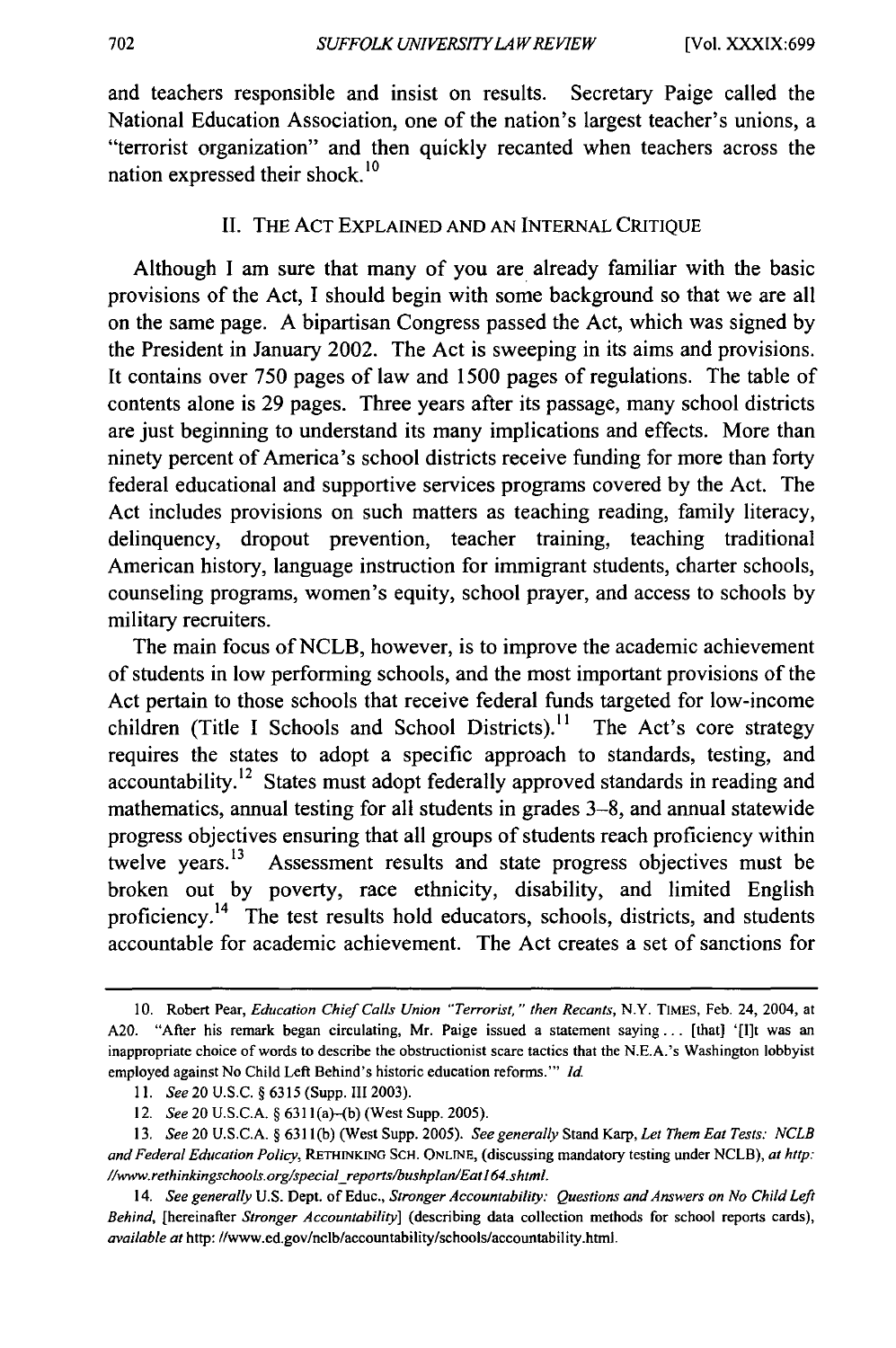schools that do not meet annual test performance objectives.<sup>15</sup> After two years of failure, technical assistance is given, and an option is created for students to transfer to another public school in the district.<sup>16</sup> After three years, students have the option to use their share of Title I funds to pay for tutoring or supplemental schooling from a state-approved outside group, such as a forprofit company or non-profit entity.<sup>17</sup> In the fourth year, the failing school must change its staffing.<sup>18</sup> In the fifth year, it must change its governance—for example, by converting to a charter school, turning itself over to a private management company, or allowing the state to take it over.<sup>19</sup> The Act creates a significantly intrusive role for the federal government in elementary and secondary education, an activity traditionally reserved for local government and the state. $20$ 

In a balanced and insightful analysis of the NCLB Act, Thomas Sobol, the Christian A. Johnson Professor of Outstanding Educational Practice at Teachers College, Columbia University, and former State Commissioner of Education for the State of New York, notes the widespread bipartisan support for the Act at its inception. He attributes the support to the almost universal agreement with its core goals of raising achievement and eliminating the achievement gap, and to the Act's commitment to achieving those goals through standards, testing, and accountability. Sobol explains,

[high standards] can promote *clarity* of purpose [giving us] a more specific understanding of what students should come to know and be able to do .... We require "three years" of math, but we don't spell out what three years of math means. How do we know when English 9 is over? Because it's June, that's how. We should do better than that, [and standards can help us].<sup>21</sup>

Standards can also provide greater *quality* and *equity* of purpose. No more "selling our students short by not demanding enough of them .... No more dual systems [with] first class standards for" students in well off suburbs and lower standards for the urban poor. $^{22}$ 

<sup>15.</sup> *Id.* (outlining Act's action plan and time table of sanctions for schools failing to improve).

<sup>16.</sup> *Id.* 

*<sup>17.</sup> Id.* 

<sup>18.</sup> *Stronger Accountability, supra* note 14.

*<sup>19.</sup> Id.* 

*<sup>20.</sup> See* Brown v. Bd. of Educ., 347 U.S. 483, 493 (1954) ("[E]ducation is perhaps the most important function of state and local governments."). As recently as 1996, Republicans called for the eradication of the federal Department of Education. *See* Veronique de Rugy & Marie Gryphon, *Elimination Lost: What Happened to Abolishing the Department of Education,* CATO INST., Feb. II, 2004, *at http: Ilwww.cato.orglresearchlarticleslgryphon-040211.html.* 

<sup>21.</sup> Thomas Sobol, Lecture Delivered at Teachers College Columbia University 6 (Nov. 5,2003) (On file with author).

*<sup>22.</sup> Id.*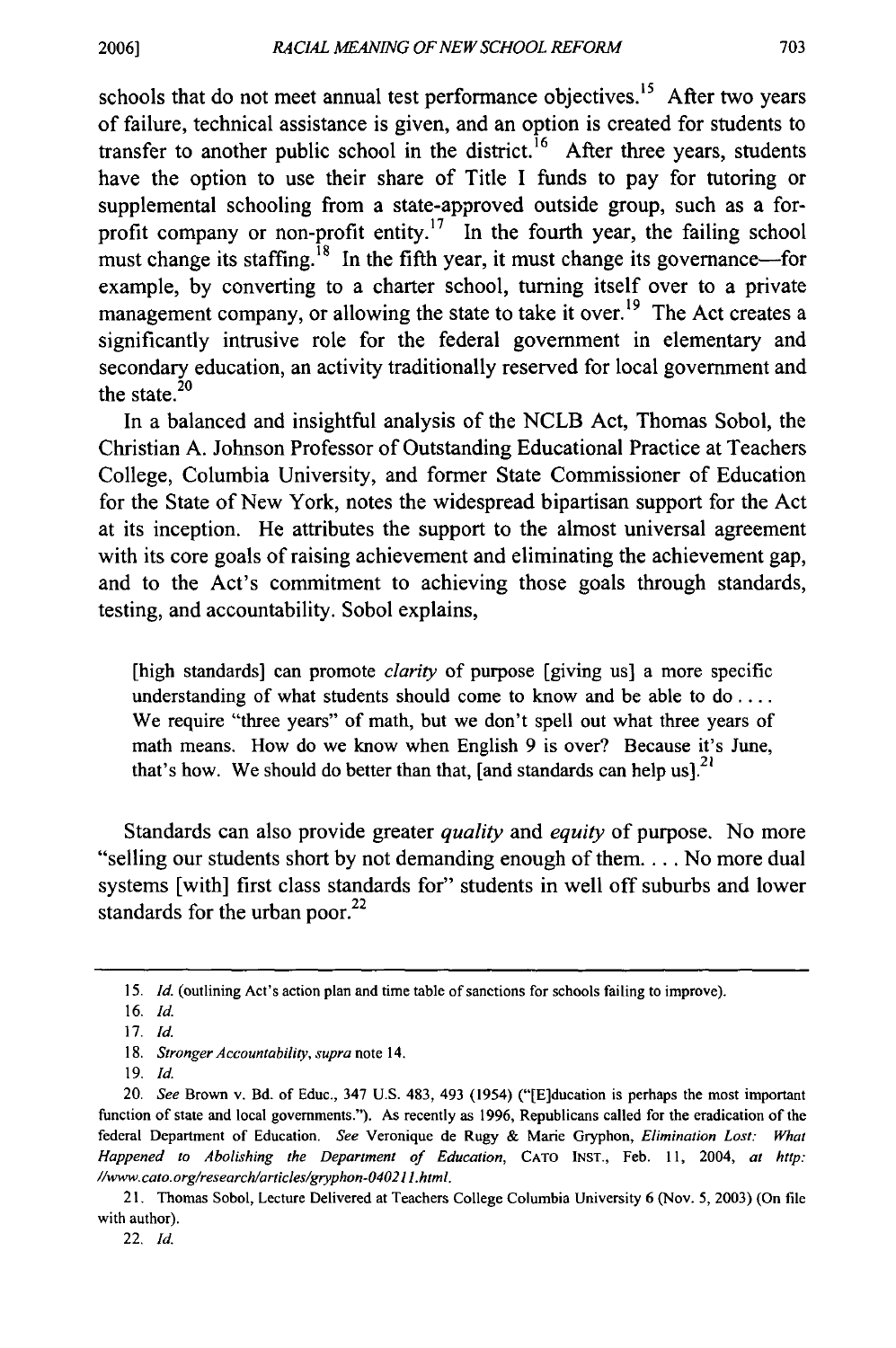Sobol believes in standards, as do I. He also believes that tests can give us helpful infonnation about how students are doing and that all of us should be held accountable for meeting our responsibilities in educating children. And I will say amen to that too. Sobol suggests, "[t]he question is not whether we should have standards, testing, and accountability. The question is what kind of standards, testing and accountability shall we have? And that's where the rub is. $^{123}$ 

Sobol identifies three problems concerning the Act's unassailable purposes and methods. He calls them start-up problems, implementation problems, and conceptual problems, which he says arise "from the Act's limited understanding of teaching and learning. $v<sup>24</sup>$ 

Start-up problems are inevitable in any major undertaking.<sup>25</sup> NCLB start-up problems have been numerous and their detrimental impact on the lives of thousands of children is far from trivial. But start-up problems are not a reason for criticizing the essence of the program. The Act's implementation problems are more critical. The Bush Administration has provided nowhere near the needed financial resources for this undertaking. In 2004, appropriations for NCLB fell \$8 billion short of what the bill authorized. Representative Dick Gephardt, who voted for the measure, explained, "[ w]e were all suckered into it. It's a fraud." $^{26}$ 

Studies indicate that the states' costs of meeting NCLB requirements are far exceeding the money the federal government is providing.<sup>27</sup> A report published in the first year of the law's implementation found that in seven of ten states surveyed, school spending would have to increase twenty-four percent to comply with all the requirements of NCLB.<sup>28</sup> Texas, the largest state studied, would have to spend \$6.9 billion more, roughly doubling the state's school budget.<sup>29</sup>

The Act's inattention to developing needed professional aptitude is a further flaw in implementation, as is its lack of understanding of the time such development requires. Most teachers want to succeed, but they need time and support to acquire the new skills, knowledge, and habits that they need in order to achieve the Act's ambitious agenda. The Act assumes "that teachers know perfectly well what to do and how to do it, but for some perverse reason resist doing so. $130$  The Act treats schools as if they were fast food establishments

27. ld.

<sup>23.</sup> fd. at 7.

<sup>24.</sup> *Id.* at 9.

*<sup>25.</sup> See* Lynn Olson, *States Seek Federal OK For Revisions,* Eouc. WK., May 5, 2004, at 1,31 (noting over forty states asked Department of Education for revised NCLB accountability plans).

*<sup>26.</sup> See* Peter Schrag, *Bush's Education Fraud,* AM. PROSPECT, Feb. 2004, *available at* http: //www.prospect.org/print/V15/2/schrag-p.html.

<sup>28.</sup> *Id.* (relying on frequently cited report of William J. Mathis).

<sup>29.</sup> *Id.* (citing Mathis report).

<sup>30.</sup> Sobol, *supra* note 22, at 10-11.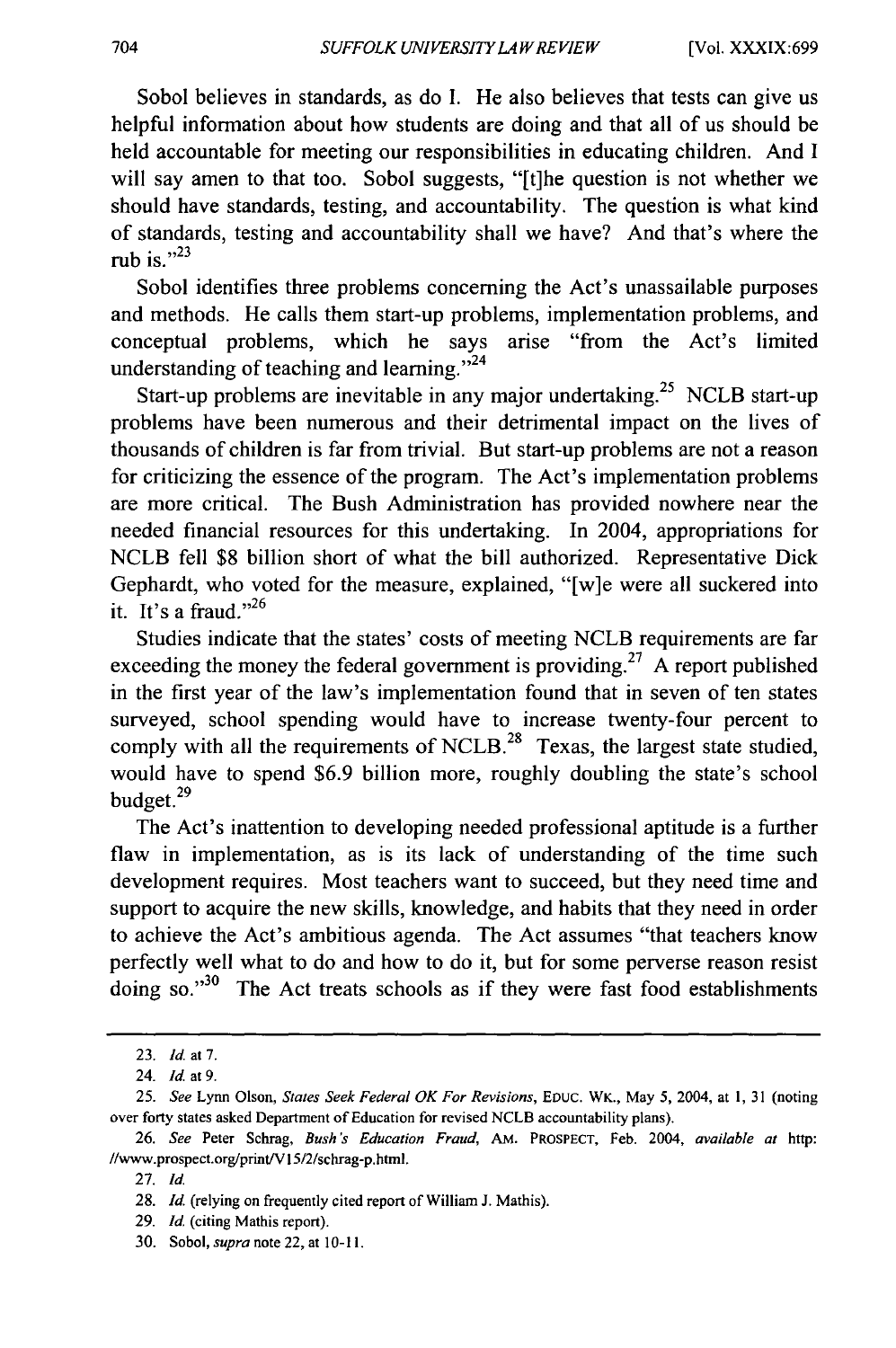where you could measure progress by monthly increments in the number of burgers sold. $31$ 

[But education] is episodic, re-cycling and cumulative ... We teach not only by imparting but by cultivating the strength that unfolds from within, and sometimes the unfolding can't be hurried... Educating children is like nurturing a garden; things need to be tended steadily and slowly, and it doesn't help to pull them up by the roots and measure them too often. $32$ 

Professor Sobol sees the Act's conceptual problems as most telling. They include: (1) "dumbing down the curriculum"—limiting what we teach to the skills and knowledge we can easily measure and pushing teachers to focus on memorizing information and regurgitating facts for high test scores, rather than on teaching students to be thinkers who can make sense of that they are learning;<sup>33</sup> (2) "fossilizing an obsolete curriculum"—in the name of reform, the standards movement "is freezing in bureaucratic place the worst aspects of traditional education,... reward[ing] school people not for creativity but compliance; $^{34}$  (3) "confus[ing] standards with standardization"— imposing a stifling uniformity of practice by allowing new testing programs to define precisely and completely what is to be taught, how it is to be taught, and how it is to be measured;<sup>35</sup> (4) mandating high stakes testing—students' futures should not "depend upon a single high-stakes test... [they] should have many different ways to show their learning;" $36$  (5) believing "that the sole purpose of education is academic achievement"-good test scores are not all that matters.<sup>37</sup> Education is also about self-identity, creativity, community and justice; and (6) failing to give all students an equal opportunity to learn—the same access to well-trained teachers, appropriate curricula, and up-to-date  $learning material.<sup>38</sup>$ 

## III. "IT'S THE SAME OLD SONG": No CHILD LEFT BEHIND AS THE REPRODUCTION OF INEQUALITY

Thomas Sobol's analysis of the No Child Left Behind Act provides a thoughtful appraisal of the Act as a neutral instrument of educational policy. Sobol accepts the Act's stated goals at face value and critiques its implementation and conceptual premises as the errors of policy makers whose

<sup>31.</sup> *Id.* at 11.

 $32.$   $Id.$ 

<sup>33.</sup> *Id.* at 12.

<sup>34.</sup> Sobol, *supra* note 22, at 13-14.

<sup>35.</sup> [d. at 14.

<sup>36.</sup> *Id.* at 15.

<sup>37.</sup> *Id.* at 16.

<sup>38.</sup> Sobol, *supra* note 22, at 15.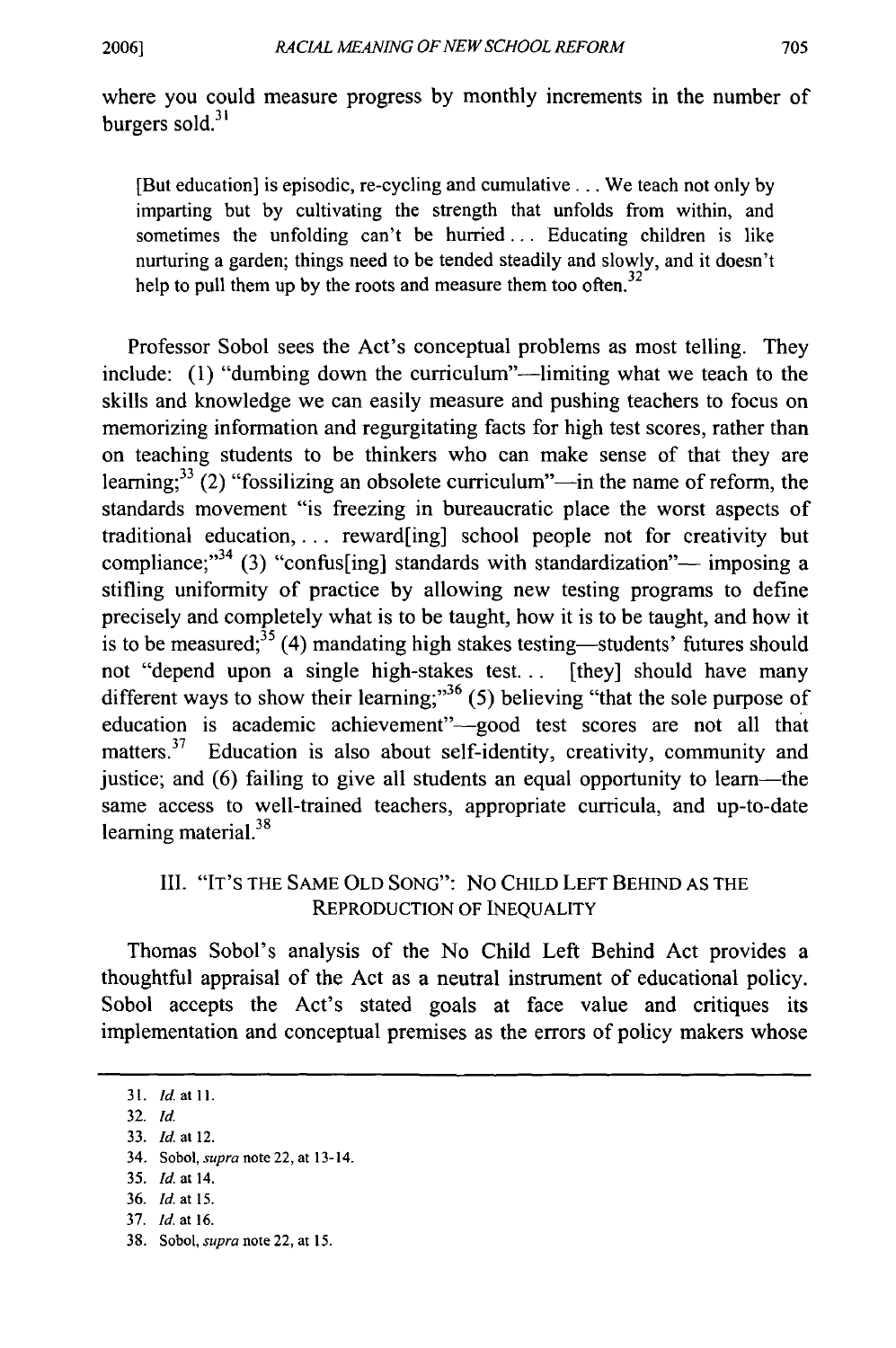lack of understanding, expertise, experience, or judgment has led them to wrong conclusions or actions.<sup>39</sup>

I want to consider a more fundamental critique of the No Child Left Behind Act. This critique argues that the No Child Left Behind Act is not simply an ill-conceived and implemented effort in pursuit of good ends. Rather, the Act does affirmative harm by diverting our attention and our resources away from the continuing substantive and structural inequities of race and class, and by perpetuating and reinforcing social class hierarchies and racist beliefs and practices that continue to deny poor, working-class black and brown children equal educational opportunity and human dignity.

### *A. A History Erased and a New Story Told*

The No Child Left Behind Act achieves its greatest injury by erasing the history and conditions that have caused the achievement gap it ostensibly seeks to close. The Act speaks often of race, requiring schools to keep separate data by ethnicity and holding schools accountable for improving the test scores of non-white students.<sup>40</sup> But nowhere does it speak of ending racism or But nowhere does it speak of ending racism or dismantling segregation. The Act's proponents deplore the disproportionate injury that American schools inflict upon poor black and brown children, but accept no responsibility for that injury. Much less do they concede the injury's origin in our nation's deep divisions between white and black, rich and poor. To listen to the discourse on No Child Left Behind is to hear a story of failing schools without a history-a history of segregation, of inadequate funding, of white flight, of neglect, of eyes averted and uncaring while the savage inequalities of American education grew ever wider.

The revised account builds on the myth of formal equality:  $41$  It is the story told by federal courts, where school districts are declared unitary while black children attend schools with no white classmate; where there is no inequity even when some children go to schools with broken toilets and leaky roofs while others learn on campuses with state-of-the-art science labs and Olympic size swimming pools; where segregated suburbs, havens for white flight, have no responsibility for the segregation in their own schools or in the city schools that are their neighbors. The law's name itself, borrowed (stolen, some would say) from the rallying cry, "Leave No Child Behind," a longtime slogan of Marion Wright Edleman's Children's Defense Fund, signals the new story's theme. "Weare the champions of poor black children," say Bush, Paige and

*<sup>39.</sup> See generally id.* 

*<sup>40.</sup> See* 20 V.S.c. § 6311 (h)(1 )(C)(i) (Supp. III 2003) (requiring schools to report on student achievement disaggregated by identity groups, most notably, race).

*<sup>41.</sup> See* Charles R. Lawrence, III, *Race, Multiculturalism, and the Jurisprudence of Transformation,* 47 STAN. L. REv. 819, 822-28 (1995) (comparing formal equality and transformative equality); *see also* Alan Freeman, *Antidiscrimination Law: The View from 1989*, 64 TUL. L. REV. 1407, 1411-13 (1990) (describing formal/substantive equality dichotomy in terms of perpetrator and victim perspectives).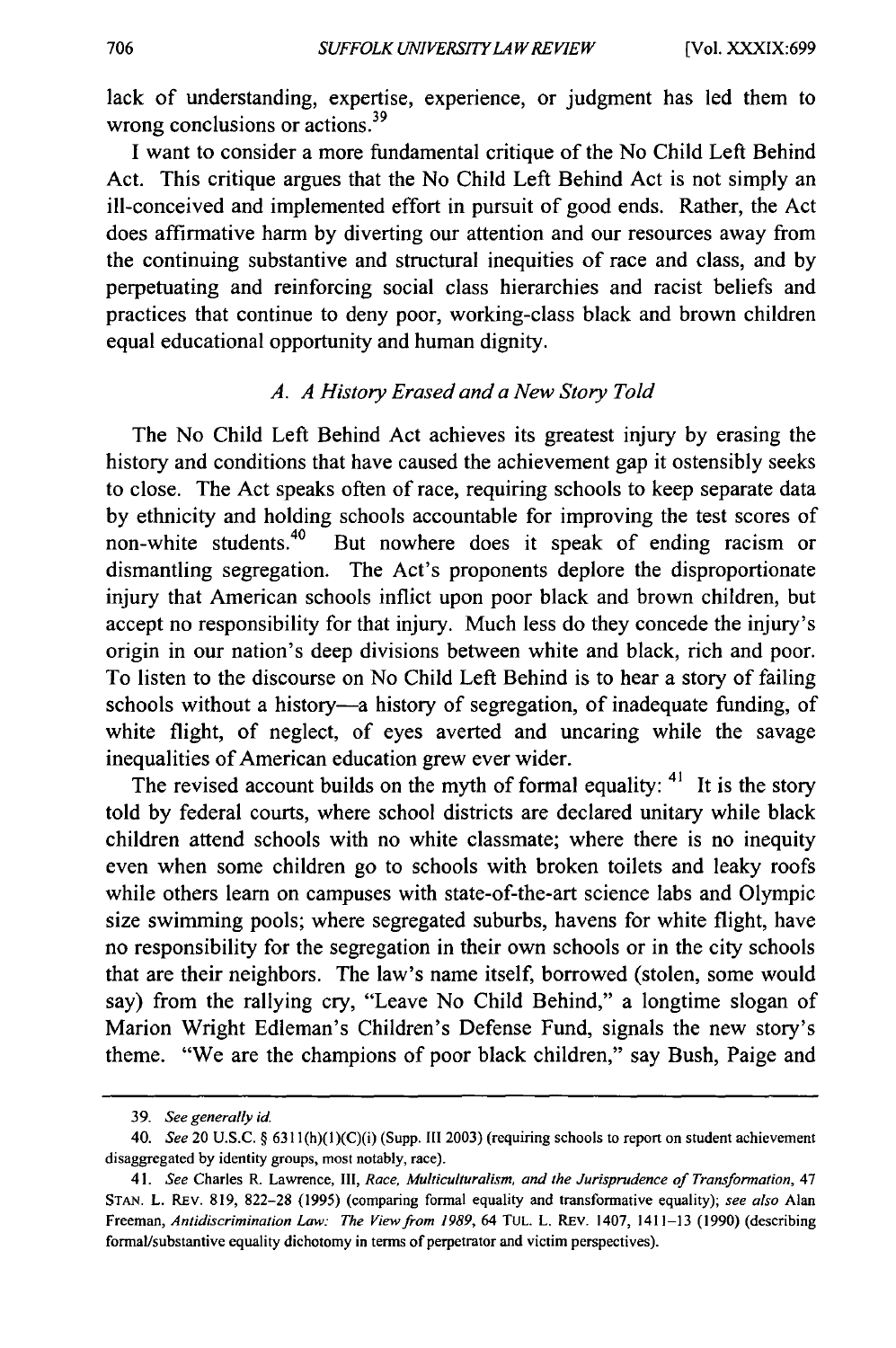Co., at once claiming the mantel of liberator and denying any role in these children's oppression.

Even as we argue over the Act's benefits and faults, this erasure of history causes us to forget the deep structures of inequality that remain in place. *Brown* v. *Board of Education* recognized in segregation a system designed for oppression—designed to give some children less and others more, designed to teach some children they are worthless while others learn self-worth, designed to withhold knowledge from some while others are given the keys to life-long learning, to prepare some children to serve while others are prepared to rule. We are segregated still, by race and by class, and segregation still achieves its purposes well. Can No Child Left Behind claim to be about equality without dismantling segregation, a system designed for inequality? I think not. But that is exactly the claim it makes. And as we argue over the details of policy and implementation of the Act, we tum our attention away from the more fundamental harm that segregation does.

Jonathan Kozol, in his book *Savage Inequalities,* documented the vast differences in resources available to children in rich and poor school districts and their impact on the lives of children. In a passage describing variances in funding of New York City area schools, he says:

There is a certain grim aesthetic in the almost perfect upward scaling of expenditures from poorest to poor to richest of the rich within the New York City area: \$5,590 [per child] for the children of the Bronx and Harlem, \$6,340 for the non-white kids of Roosevelt, \$6,400 for the black kids of Mount Vernon, \$7,400 for the slightly better-off community of Yonkers, over \$11,000 for the very lucky children on Manhasset, Jericho and Great Neck. In an ethical society, where money was apportioned in accord with need, these Vernon, \$7,400 for the slightly better-off comm<br>for the very lucky children on Manhasset, J<br>ethical society, where money was apportion<br>scalings would run almost in precise reverse.<sup>42</sup>

Little has changed since 1990 when Kozol wrote this passage. Since the early 1970s, more than thirty state supreme court decisions have been issued in school finance cases.<sup>43</sup> In about half of these cases, the courts found the unequal and inadequate funding of poor school districts within their state to violate state constitutional provisions guaranteeing equal and appropriate education to all the state's children.<sup>44</sup> Only last year, New York's highest court held that poor children in New York City schools were not receiving the minimally adequate education and ordered the state to increase that city's

<sup>42.</sup> JONATHAN KOZOL, SAVAGE INEQUALITIES: CHILDREN IN AMERICA'S SCHOOLS, 122-23 (1991).

*<sup>43.</sup> See, e.g.,* Rose v. Council for Better Educ., 790 S.W.2d 186,212 (Ky. 1989); McDuffy v. Sec'y of the Exec. Office of Educ., 615 N.E.2d 516, 606 (Mass. 1993); Campaign for Fiscal Equity, Inc., v. New York, 801 N.E.2d 326, 331-32 (N.Y. 2003).

*<sup>44.</sup> See Rose,* 790 S.W.2d at 212 (finding funding system unconstitutional and inadequate).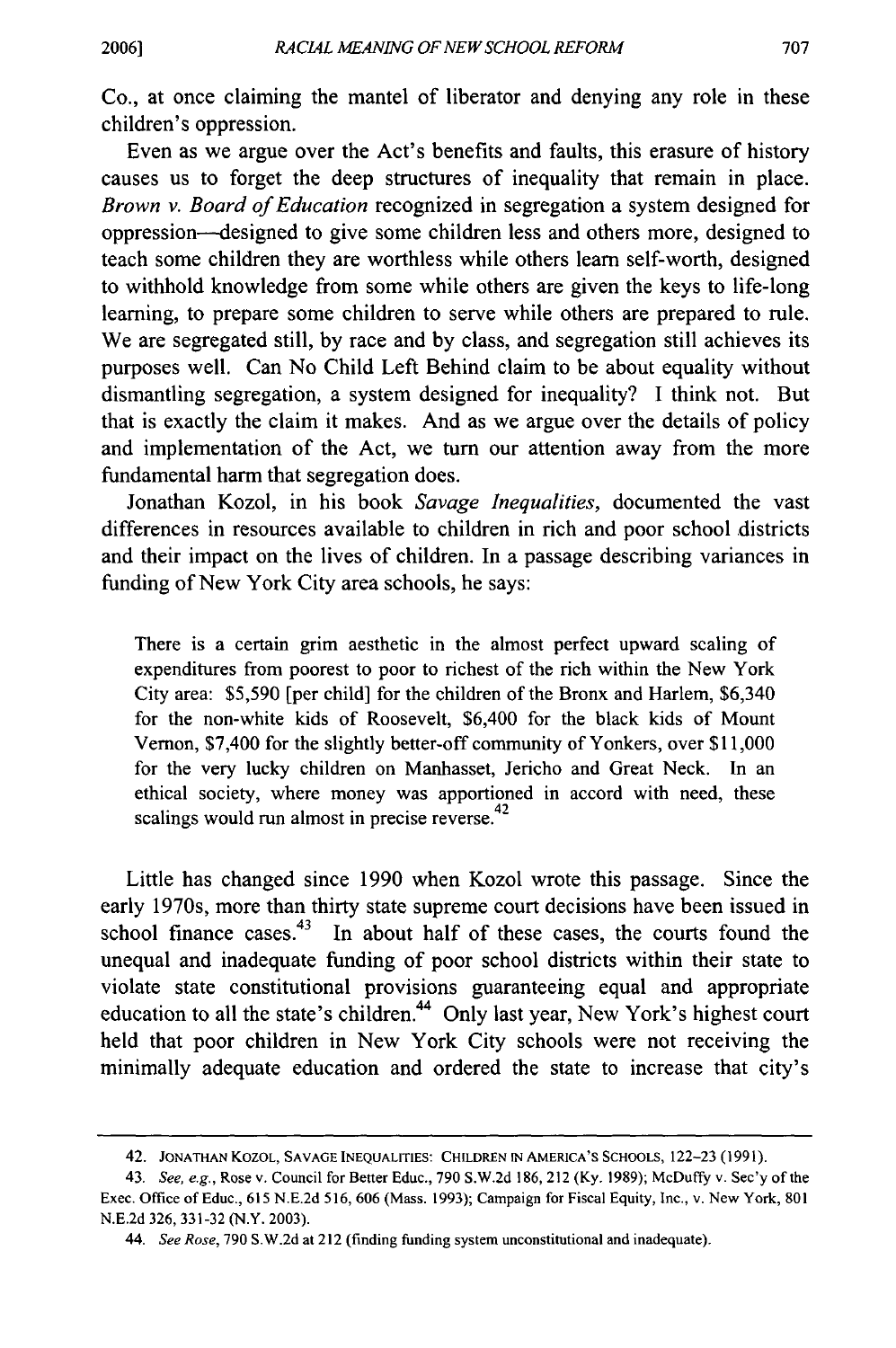education funds.<sup>45</sup> But NCLB does nothing to equalize funding between wealthy and poor school districts. Rather, its scheme of accountability and sanctions reinforces these disparities, further burdening poor school districts with the costs of new federal mandates while providing no opportunity for resource sharing or reallocation between districts.

The Act purports to guarantee a way out for children trapped in failing schools by giving them the right to transfer to another school that has not failed. But this choice is limited to schools within the same school district. And where the entire district is resource-poor, as is most often the case, the choices are few or none, often meaning over an hour's ride to a school that is barely better than the one the child has escaped. In Chicago, 19,000 children applied for transfers and only 1,100 were approved because there simply was not enough room in district schools.<sup>46</sup> In Los Angeles, where tens of thousands were eligible, there were only 229 transfers.<sup>47</sup> In New York, the school district granted all 8,000 transfer requests contributing to the worst overcrowding in the city's schools in years. 48 About a third of the 8,000 transfers were moved from one school labeled failing under the law to another failing school.<sup>49</sup> Schools that have struggled to improve and barely meet the Act's improvement goals are now faced with ballooning class sizes sure to drive them below the failing mark next year. At Booker T. Washington Middle School, on the upper west side of Manhattan, class size swelled to over forty. A New York Times reporter describes the scene during the second week of school:

Rachel Pinsen, a seventh-grade teacher, has 42 students. "I'm sorry, I know how hot you are crowded like this ... I don't have enough books either. You have to share." She started with 32 students, and the federal transfers just kept coming .... Roby Block, a science teacher, did not have laboratory materials for 9 of her 41 students. Alex Bleeker did not have computer terminals for 12 of his 42 students. "The 12 sit out," he said. "It's like study hall for them. But

*<sup>45.</sup> See Campaign for Fiscal Equity. Inc.,* 801 N.E.2d at 348. In 2005, state supreme court Justice DeGrasse ordered the State of New York to provide New York City public schools with an additional \$5.63 billion. *See* Campaign for Fiscal Equity v. New York, Index No. 111070193, at 4 (Mar. 16,2005), *available at*  http://www.cfequity.org/compliance/degrassefinalorder031505 .pdf.

<sup>46.</sup> In April of 2004, the Chicago school district was preparing to send letters to the families of 175,000 students regarding their eligibility to transfer out of their low performing schools. But the district had fewer than 500 slots available in 20 schools. *See* Erik W. Robelen, *Chicago Data Suggest Transfer Students Gain,*  EDUC. WK., May 5, 2004, at 6.

*<sup>47.</sup> See* Lisa Snell, *No Way Out: The No Child Left Behind Act Provides Only the l//usion of School Choice,* REASON, Oct. 2004, at 34-39.

<sup>48.</sup> Elissa Gootman, *Schools Seeking Alternatives to Granting More Transfers,* N.Y. TIMES, Sept. 30, 2003. at A I. By October of 2004, fewer than 5,000 schoolchildren sought transfers out of failing schools. *See*  Elissa Gootman, *Fewer Students Seek Transfers to Better Schools,* N.Y. TIMES, Oct. 15, 2004, at B3 [hereinafter *Students Seek Transfers].* 

*<sup>49.</sup> See Students Seek Transfers, supra* note 48, at B3 (noting transfers cause overcrowding and stress on schools).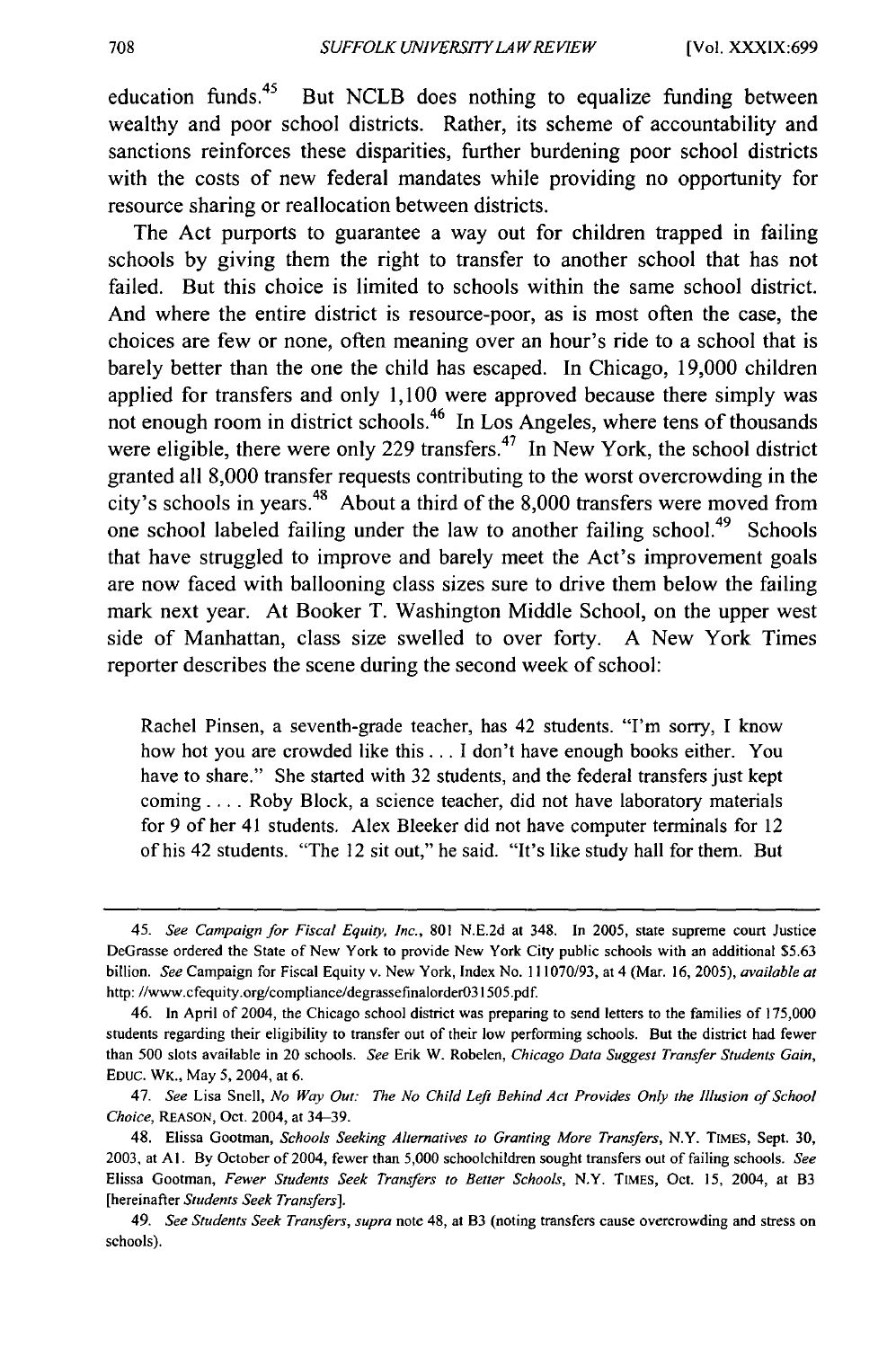it causes problems. The 12 not doing anything want to run around. They distract the rest. It's hard to get anything done."<sup>50</sup>

At Booker T., the gifted classes—mainly white children of professional and middle class parents—are exempt from receiving transfers, but not the Dr. Charles Drew School, a program within the school intended for minority children who are academically talented but unable to pass the screening for the gifted classes.<sup>51</sup> The two sixth grade classes in Charles Drew started with thirty-two students each (virtually all black and Hispanic) and, thanks to No Child Left Behind transfers, ballooned to forty-three and forty-one.<sup>52</sup> "Ms. Williams, who teaches literacy, has students reading on an eighth grade level and transfers who cannot write a sentence."<sup>53</sup>

Judy Garcia's child, a NCLB transfer student, travels ninety minutes by public transportation from the far northern Bronx to I.S. 89 in far southern Manhattan. The Garcia's live near the border of Westchester County, where the school district boasts some of the richest schools and smallest class sizes in the nation.<sup>54</sup> A short trip to the north would make more sense but that would mean taking on the fundamental inequality of our system and No Child Left Behind does anything but that.

"Who is the child left behind?" my title asks. She is black and poor. He goes to a segregated school. Her family lives, along with thirty-five million other American families, below the poverty line. Her mother received no prenatal care. The paint and pipes of slum housing have poisoned him with lead. She wolfs down her free school breakfast because it's the first meal she's eaten since she left school the day before. His father is in prison. She comes to school in snow without a coat.

Of course the children covered by the Act's provisions are not all black and poor. The Act defines the child it protects by the failure of the school that he attends. These children are black and brown, Asian and white. They live in high-rise housing projects, in sharecroppers' shacks, and in suburban subdivisions. During its first two years, NCLB caught more American schools in its net than anyone would have imagined. In Florida, eighty-seven percent of schools failed to meet their Average Yearly Progress goals. In Delaware, fifty-seven percent of public schools failed to meet the NCLB benchmarks.<sup>55</sup>

<sup>50.</sup> Michael Winerip, *On Front Lines, Casualties Are Tied to New U.S. Law,* N.Y. TIMES, Sept. 24, 2003, atB9.

*<sup>51.</sup> Id.* 

*<sup>52.</sup> Id.* 

*<sup>53.</sup> Id.* 

<sup>54.</sup> Michael Winerip, *No Child Left Behind Leaves No Room/or Some,* N.Y. TIMES, Sept. 10,2003, at B7.

*<sup>55.</sup> See* Eric W. Robelen, *State Reports on Progress Vary Widely,* EOUc. WK., Sept. 3,2003, at I (citing Florida and Delaware statistics); *see also* Eouc. COMM'N OF THE STATES REpORT TO THE NATION: ACCOUNTABILITY A YP 17-32 (2004) (reporting adequate yearly progress of states under NCLB), *available at*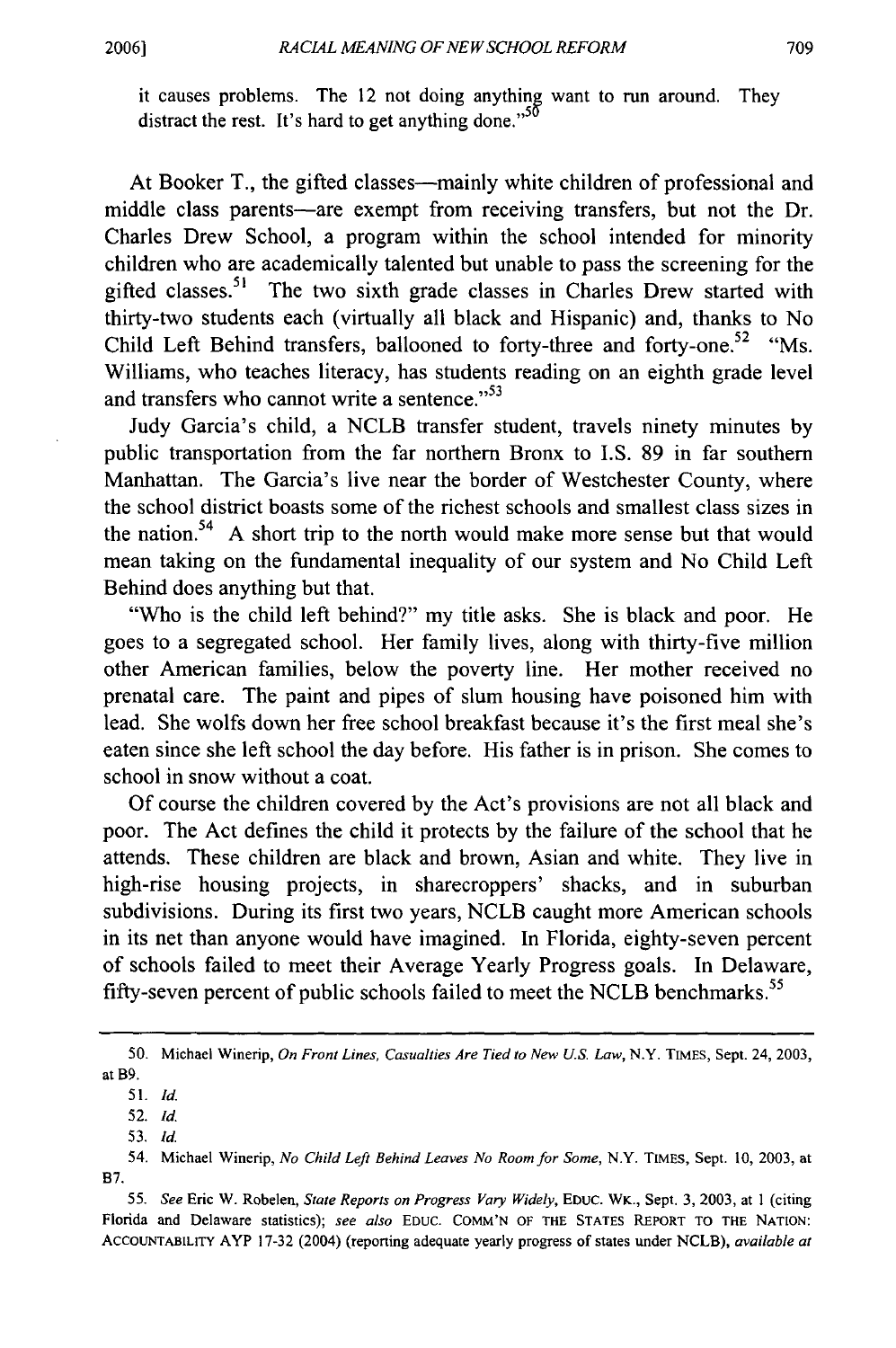However, when I say the child left behind is black and poor, I speak of a deeper truth—truth the Act's ubiquity hides. This truth has two parts. The first is the real world of children assaulted, wounded, and dying from the structural conditions of hyper-segregation and poverty in a nation still deeply divided by race and class. The child I have described is found among the data that support the findings of a recent Educational Testing Service (ETS) study on the underlying causes of the achievement gap. This study found that birth weight, lead poisoning, hunger and nutrition, reading to young children, television watching, parent availability, parent participation, and student mobility were all factors beyond the walls of the school that contribute significantly to the racial achievement gap. 56

The second part of this truth refers to the meaning that we give to and take from the Act and from our discourse, or the way we talk about it. When I say this child is black and poor, I refer to the picture painted by the Act and captured in the President's St Louis photo opportunity. The benevolent white President visits the black school to celebrate No Child Left Behind's second anniversary. When I teach my students about unconscious racism, I ask them to think about words such as *standards, assessment, accountability,* and *achievement gap* and picture the people who are being talked about. Who is not up to standard? Who needs to be tested? Who are the students and teachers at failing schools? Who needs to be held accountable? Who sits at the bottom of the achievement gap? In a LEXIS search using the database "News, Most Recent Two Years" and the terms and connectors, (''No Child Left Behind" or "NCLB") and ("African American children" or "African American students" or "black children" or "black students") LEXIS identified 908 articles. Using the same database and the terms ("No Child Left Behind" or "NCLB") and ("African American" or black) the message from LEXIS that said "More Than 3,000 Results. Edit search terms and try again." In this picture all underachievers become black and brown even as the conditions causing their underachievement are erased.

The inequalities conceived in slavery and Jim Crow are revived and reinforced at the intersection of these two stories—the first story, the history of America's ever vital racism, erased and replaced with the second, formal equality's tale of white innocence, echoing time honored racist stories and

http://www.ecs.org/html/Special/NCLB/ReportToTheNation/docs/Indicator\_2.pdf.

<sup>56.</sup> Paul E. Barton, PARSING THE ACHIEVEMENT GAP: BASELINES FOR TRACKING PROGRESS (2003), *available at* http://www.ets.org/MediaIResearch/pdfIPICPARSlNG.pdf; *see, e.g.,* John M. Flora, *High Mobility Linked to Low Test Scores,* INDIANAPOLIS STAR, Mar. 4, 1999, at NI (linking high levels of student mobility common to underprivileged youth and lower test scores); Marge Christensen Gould & Hennan Gould, *A Clear Vision for Equity and Opportunity: Diagnosis and Treatment of Vision Disorders in Poor Children*  Improves Academic Achievement, 85 PHI DELTA KAPPAN 4, 324 (2003) (discussing high rate of undiagnosed vision problems among impoverished children); Richard Rothstein, *Social Class Leaves Its Imprint,* Eouc. WK., May 19, 2004 (discussing the effects of health problems, housing issues, and economic security on student performance).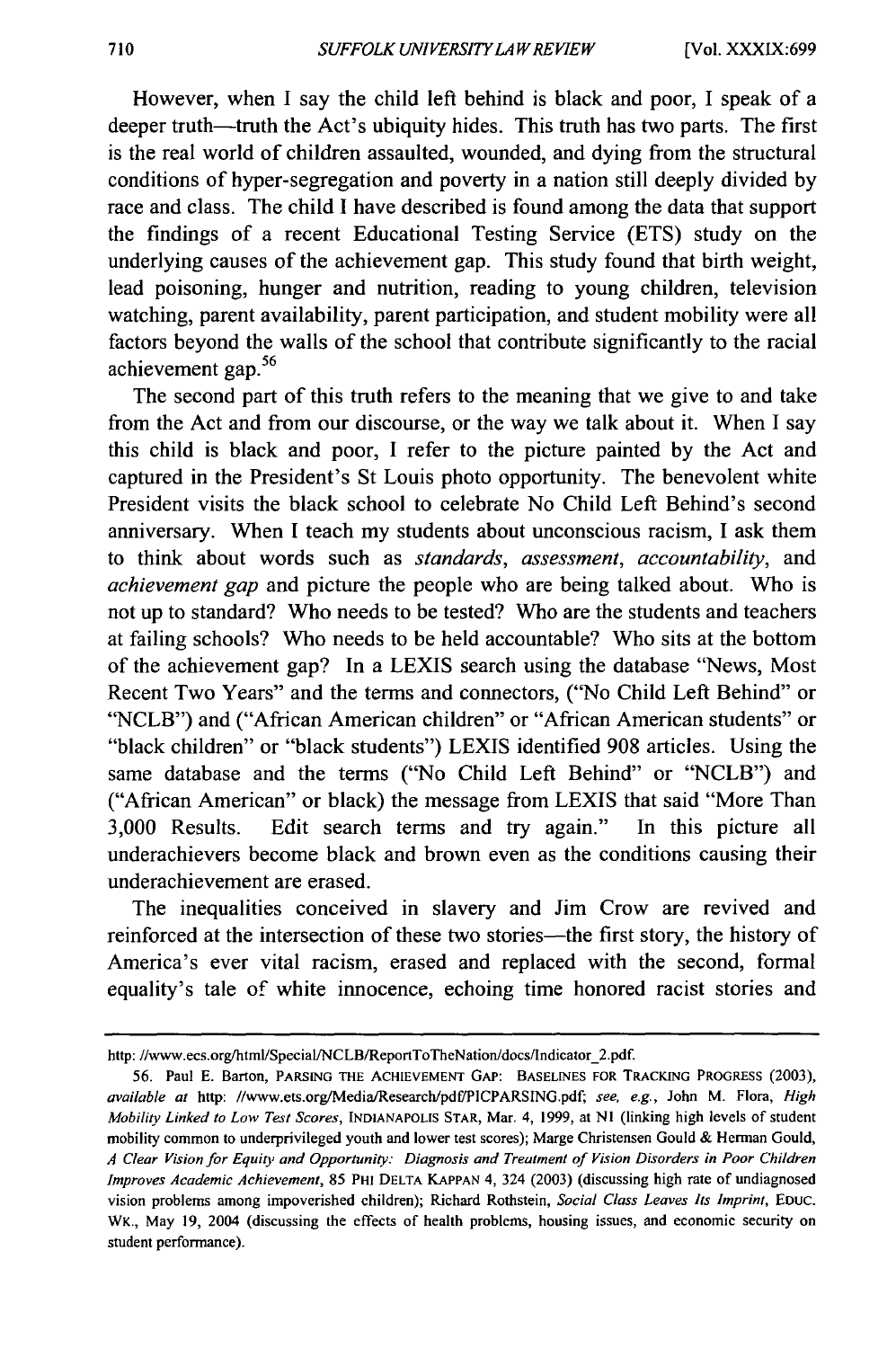beliefs about blacks and other outsiders, made black to facilitate their oppression. We accept the substantive conditions of inequality by acting as if we have achieved equality already, as if we are not implicated in this injury, and then we blame the victims—the failing schools, the teachers, the parents, the communities and cultures from which they come, and ultimately the children themselves. Once more we offer separate and unequal education, and this time, with a con artist's guile and deceit, we offer it as remedy, as a solution to itself.

### *B. Race, Class and the Hidden Curriculum of No Child Left Behind*

The brick school building was once the black high school when Fort Worth schools were segregated. Now, the student population at Terrell Elementary is integrated, at least in name—still mostly black, with a trickling of Hispanics, Asians, and whites. In another way, the school is more segregated than ever: All the students are poor.

In a fourth grade class students sit in a semicircle around their teacher, and chant out letter sounds, words and answers to questions in unison. "Read, spell, read!" the teacher says, snapping her fingers as she says each word. And the students read the word, chanting in unison—"carpet"—they spell it—"c-ar-p-e-t"—then they chant it again, louder than the first time—"carpet!" $57$ 

In a fifth grade classroom across the hall a young second year teacher leads the class in a reading comprehension exercise. It is nearly as fast paced as the phonics lesson. Students read short passages and are repeatedly prompted to mine facts and define vocabulary words. The teacher comes to a passage where the word "drain" appears.

"The part of a sink that the water goes down is called a drain," she says, reading the prescribed words for the teacher printed in blue in her instruction book and prompting her students, by pounding her marker against the book.

They repeat: "The part of a sink that the water goes down is called a drain."

She then asks: "What is the part of a sink that the water goes down?"

"A drain!" they chant in unison.<sup>58</sup>

Across the nation, in school districts serving poor minority children, there are classrooms that look and sound like these. The reading program used at Terrell is a whole school model called Direct Instruction. The No Child Left Behind Act's standards, testing, accountability model, and the pressure it puts on schools to show quick results have created a lucrative market for a highprofile education reform industry that produces and sells "comprehensive," "replicable," "research based," "whole school" models of curriculum and instruction. (The adjectives are not mine. They come from the industry's

<sup>57.</sup> Michael Sokolove, *True or False?,* WASH. POST, Feb. 24, 2002, at WI8 (Magazine).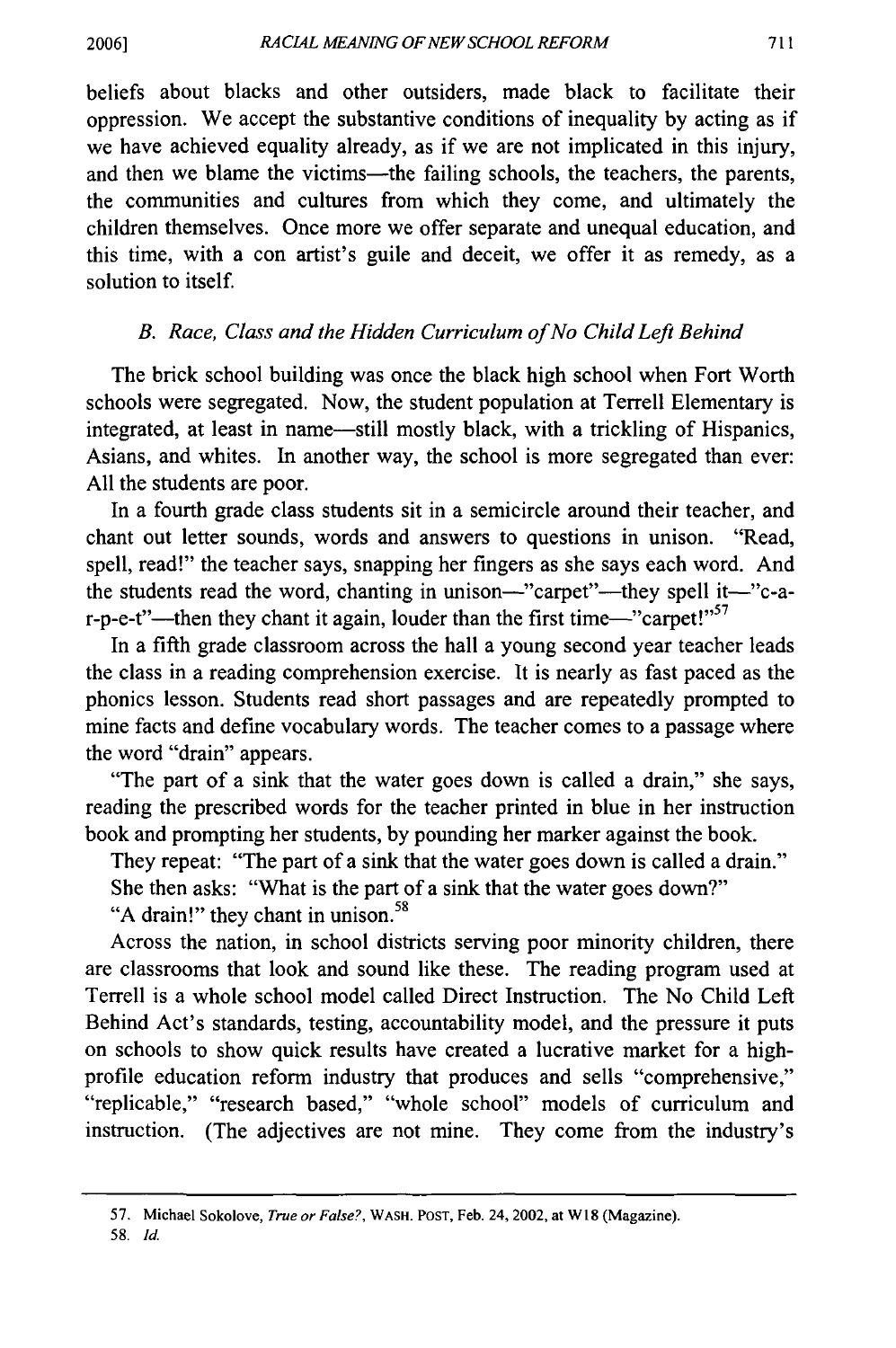websites.) These comprehensive school reform models promise "alternatives for improving the effectiveness of underperforming schools serving high concentrations of at-risk students."<sup>59</sup> What do you think these "at risk students" look like?

In 1997, Congress appropriated \$150 million to permit high poverty schools to adopt a reform model from a list of eighteen approved models. More recently, the Bush Administration has offered \$900 million in federal funds to school districts that choose and implement whole school models that contain reading programs that meet with the approval of the Department of Education. Both the Reading First program (\$5 billion over six years) and No Child Left Behind require school systems to adopt standards, aligned curricula, and annual standardized tests that meet federal regulations. Adopting an approved comprehensive school model makes this easy. The Act gives significant financial incentives to adopt one of these models to upwards of 20,000 highpoverty Title I schools.<sup>60</sup>

The curricula in most of these models call for minutely choreographed classes. Large portions of class time are devoted to fast-paced teacher-directed instruction, punctuated by rhythmic choral-group and individual student response. Over the course of a day the teacher may ask 300 or more questions. Teachers read from scripts that dictate not only the content to be learned and how that content will be taught, but even the specific words to be used.<sup>61</sup> Repetition is stressed so that skills become automatic. The reading programs provide books with phonetically regular vocabularies so that children do not stumble over exceptions to the rules they learn.

My purpose here is not to critique particular programs or debate the efficacy of different methods of instruction (phonics versus whole language, back to basics versus progressive). Rather, I want to make a larger point about the continuing segregation in American education. Not only do we teach children in different schools, separated by race, class, and how much money we spend; we also *teach* them differently. We offer different content, we speak to them differently, and we listen differently, too. We have different expectations,

<sup>59.</sup> Jennifer King Rice, *Making Economically Grounded Decisions About Comprehensive School Reform Models: Consideration of Costs, Effects, and Contexts, in* EFFICIENCY, ACCOUNTABILITY AND EQUITY ISSUES IN TITLE 1 SCHOOLWIDE PROGRAM IMPLEMENTATION 29-30 (Kenneth K. Wong & Margaret C. Wang, eds., 2002). The author is grateful to Jennifer Ryan, J.D. 2004, at Georgetown Law for her research paper, *Comprehensive School Reform: Perpetuating Inequality, Stereotypes, and Stigma?* (on file with author), which provides a thorough analysis of these issues.

*<sup>60.</sup> See* SUSAN BODILLY, NEW AMERICAN SCHOOLS' CONCEPT OF BREAK THE MOLD DESIGNS: How DESIGNS EVOLVED AND WHY 2 (2001).

*<sup>61.</sup> See* JAMES TRAUB, BETTER BY DESIGN? A CONSUMER'S GUIDE TO SCHOOLWIDE REFORM 37 (The Thomas B. Fordham Foundation ed., 1999). Direct Instruction calls for "[p]opular value of teacher creativity and autonomy as high priorities  $[to]$ ... give way to a willingness to follow certain carefully prescribed instructional practices." *See* National Institute for Direct Instruction, *at http: Ilwww.nifdi.orgldefaultcontents.htm.*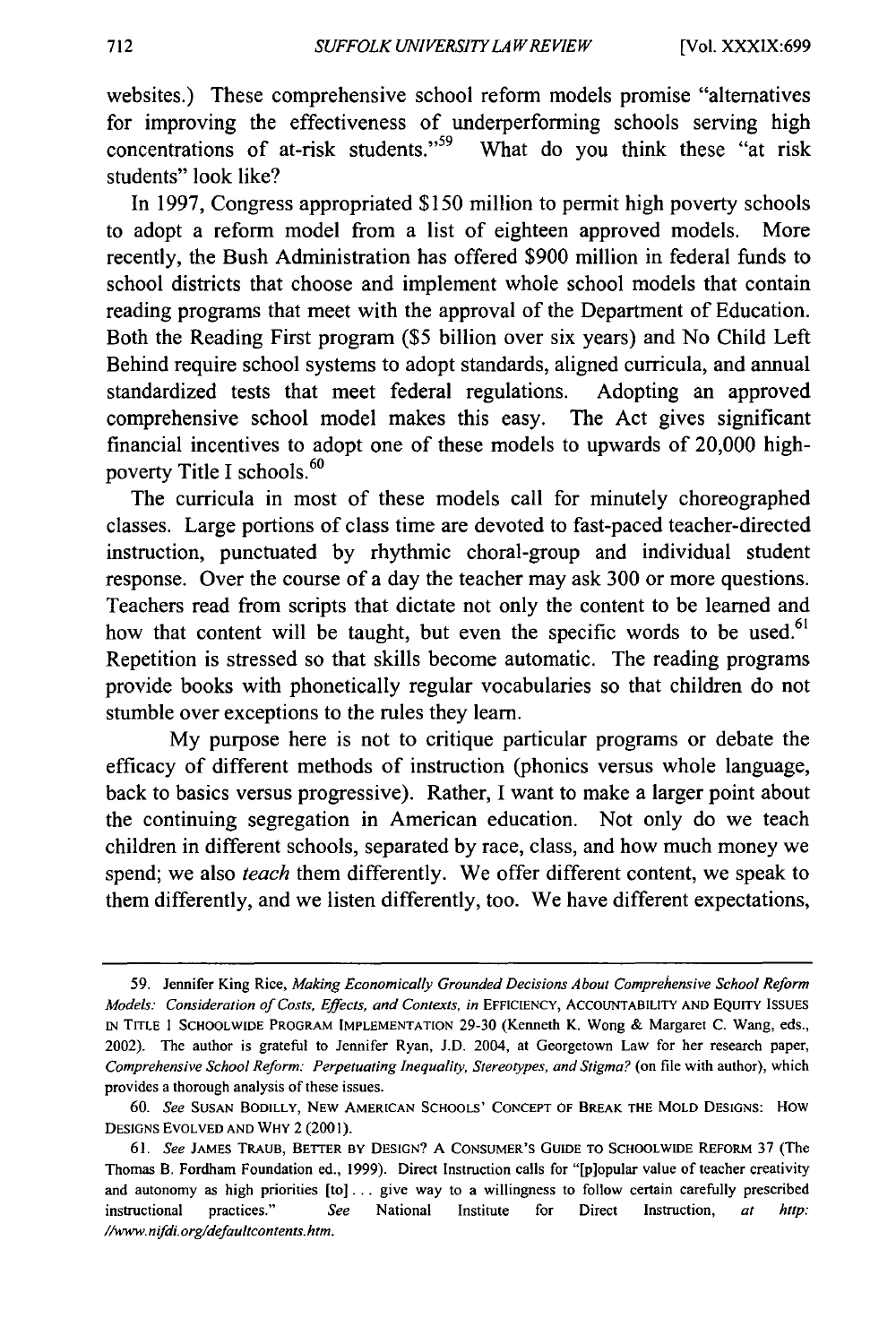aspirations, and goals. We are educating them for different futures. We send them different messages about their value to us, to the world, and to themselves.

Scholars in political economy and the sociology of knowledge, including Bowles and Gintis, Basil Bernstein, and Michael Apple, have observed that schools in complex industrial societies like our own make available different types of educational experience, curriculum and knowledge to students from different social classes. Knowledge and skills leading to social power and reward are taught to advantaged social groups but are withheld from the working class and poor. Students from different social class backgrounds are rewarded for classroom behavior that corresponds to their presumed future stations in the economy and social hierarchy—the working classes for docility and obedience, the managerial classes for initiative and personal assertiveness.62 In an ethnographic study, Jean Anyon examined the curricular, pedagogical, and pupil evaluation practices employed at five elementary schools in the same public school district serving working class, middle class, and affluent/elite populations. $63$  She observed striking examples of the "hidden" curriculum," hypothesized in the earlier theoretical work, $64$  that provide insight into the hidden injuries of "No Child Left Behind."

In each school, Anyon looked at students' relation to persons and types of authority regarding schoolwork, and at students' relation to their own productive activity. $65$  In the two working class schools she found that school work involved following directions and was usually mechanical, involving rote behavior and very little decision making.<sup>66</sup> Most of the rules are designations of what the children are to do; the rules are steps to follow. The steps are told to the children by the teachers and are often written on the board. The children are told to copy the steps in their notebooks. $67$  Rote behavior was often called for in oral classroom work. Here is a passage from Anyon's notes:

When going over math and language arts sheets ... as the teacher asked for the answer to each problem, he fired the questions rapidly, staccato, and the scene reminded the observer of a sergeant drilling recruits: above all, the questions demanded that you stay at attention: "The next one? What do I put here? Here? Give us the next." ... The (four) fifth grade teachers observed in the

*<sup>62.</sup> See generally* MICHAEL W. ApPLE, IDEOLOGY AND CURRICULUM (l979); BASIL B. BERNSTEIN, CLASS, CODES, AND CONTROL, TOWARDS A THEORY OF EDUCATIONAL TRANSMISSION (1977); SAMUEL BOWELS AND HERBERT GINTlS, SCHOOLING IN CAPITALIST AMERICA: EDUCATIONAL REFORM AND THE CONTRADICTIONS OF ECONOMIC LIFE (1976).

<sup>63.</sup> Jean Anyon, *Social Class and the Hidden Curriculum of Work*, 162 J. EDUC. 67, 71-76 (1980).

*<sup>64.</sup> Id.* at 68 (suggesting "hidden curriculum" based on social class exists in classrooms and impacts education).

<sup>65.</sup> *Id.* at 70 (explaining series of relationships creating one's social class).

*<sup>66.</sup> Id.* at 73.

<sup>67.</sup> Anyon, *supra* note 63, at 73.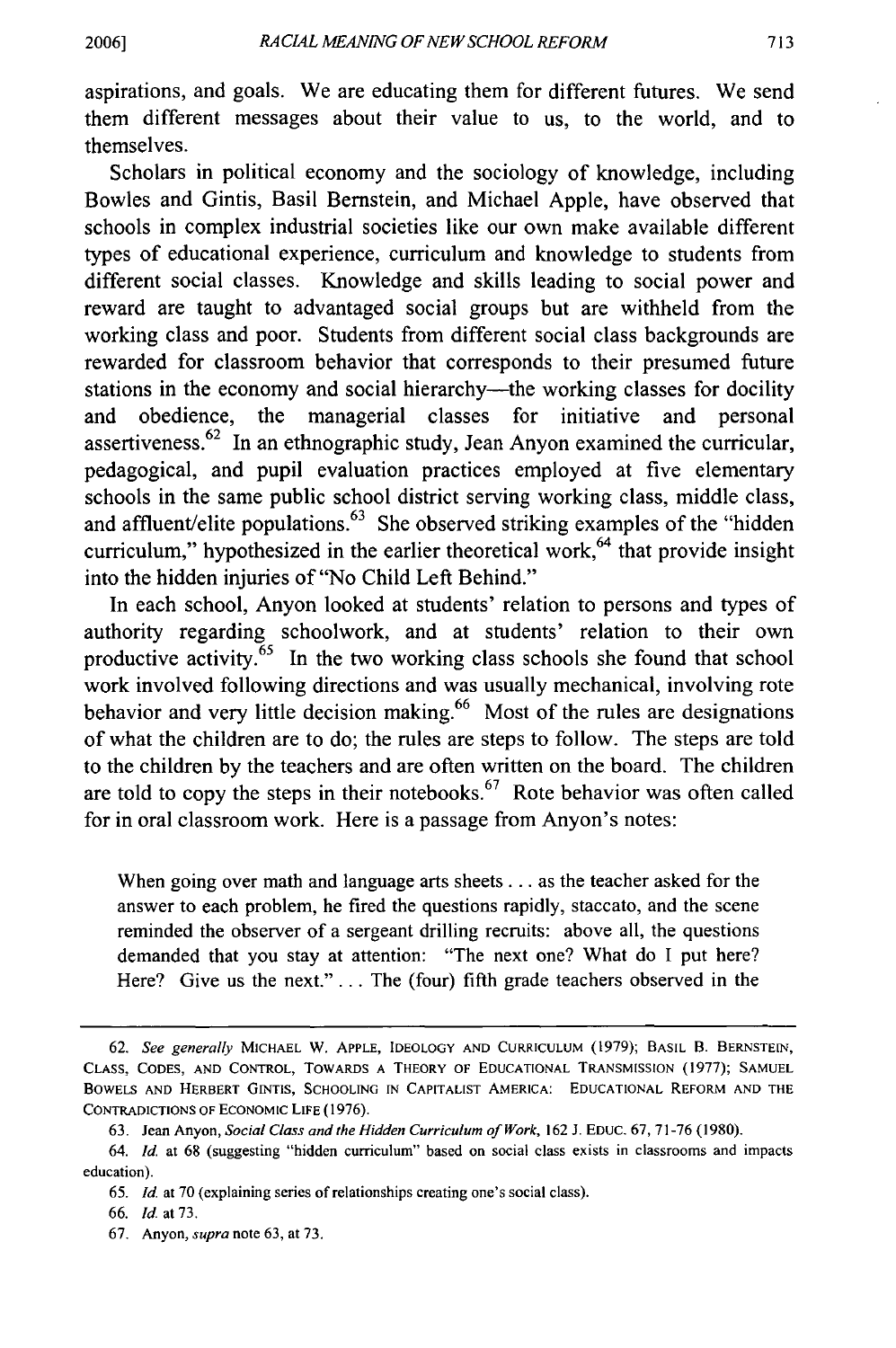working-class schools attempted to control classroom time and space by making decisions without consulting the children and without explaining the basis for their decisions. The teacher's control thus often seemed capricious .... The children had no access to materials. These were handed out by teachers and closely guarded. Things in the room "belonged" to the teacher: "Bob, bring me my garbage can." The teachers continually gave the children orders. Only three times did [I] hear a teacher in either working-class school preface a directive with an unsarcastic "please" or "let's" or "would you." Instead, the teachers said, "Shut up," "Shut your mouth," "Open your books," "Throw your gum away-if you want to rot your teeth, do it on your own  $time \cdot$ <sup>,68</sup>

Contrast this scene with Anyon's description of the "Affluent Professional School" where parents are surgeons, interior designers, corporate lawyers, engineers, and advertising executives. In the affluent professional school, work is a creative activity to be carried out independently. Students are continually asked to express and apply ideas and concepts. Work involves expansion on and illustration of ideas and choice of appropriate methods and materials.<sup>69</sup> In a math class the teacher asks the class to get their geoboards from the side cabinet, to take a handful of rubber bands, and then to listen to what she would like them to do. She says,

I would like you to design a figure and then find the perimeter and area. When you have it, check with your neighbor. After you've done that, please transfer it to graph paper and tomorrow I'll ask you to make up a question about it for someone. When you hand it in, please let me know whose it is, and who verified it. Then I have something else for you to do that's really fun. (pause.) Find the average number of chocolate chips in three cookies. I'll give you three cookies, and you'll have to *eat* your way through, I'm afraid!<sup>70</sup>

Or consider this example from the "Executive Elite School," where most of the fathers are presidents and vice presidents in major U.S. based multinational corporations. Here,

[the] work is developing one's analytic intellectual powers. Children are continually asked to reason through a problem, to produce intellectual products that are both logically sound and of top academic quality. A primary goal of thought is to conceptualize rules by which elements may fit together in systems, and then to apply these rules.

<sup>68.</sup> Anyon, *supra* note 63, at 76.

<sup>69.</sup> Anyon, *supra* note 63, at 79.

<sup>70.</sup> Anyon, *supra* note 63, at 80.

<sup>71.</sup> Anyon, *supra* note 63, at 83.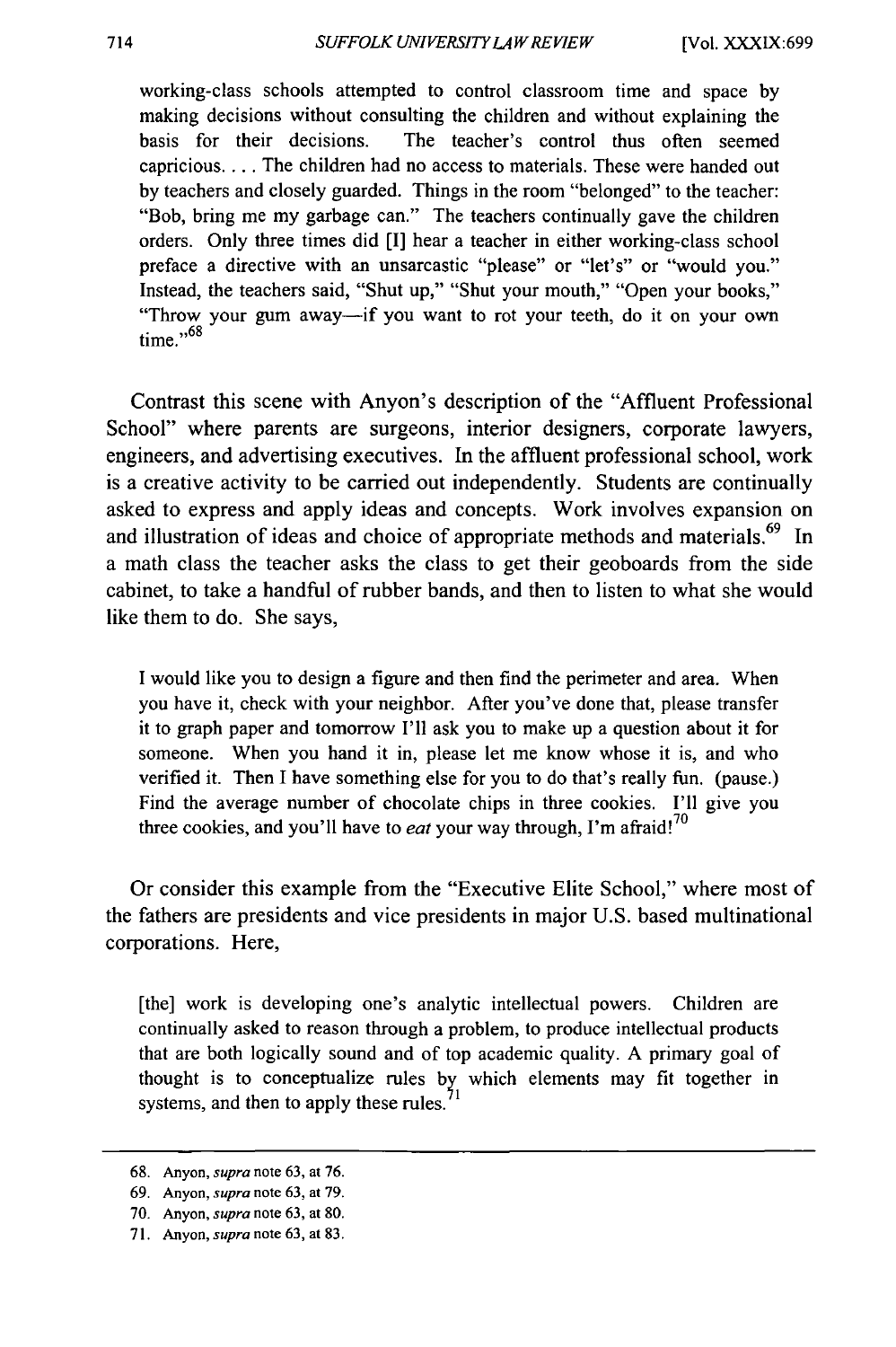"In social studies-but also in reading, science and health-the teachers initiate classroom discussions of current social issues and problems. These discussions occurred on every one of [my] visits, and a teacher told me, "These children's opinions are important-it's important that they learn to reason things through."<sup>72</sup> Classroom discussions dealt with concrete, social issues like "Why do workers strike?" "Is that right or wrong?" "Why do we have inflation, and what can be done to stop it?" "Why do companies put chemicals in food when the natural ingredients are available? $173$  "The executive elite school [was] the only school where bells do not demarcate the periods of time."<sup>74</sup> "[C]hildren were sometimes flippant, boisterous, and occasionally rude. $\frac{1}{2}$ .<sup>75</sup> The teachers tried to bring them "into line by reminding them that 'it is up to you.' 'You must control yourself,' 'you are responsible for your work,' you must 'set your priorities.' One teacher told a child, 'you are the driver of your car—and only you can regulate your speed."<sup>76</sup>

Which of these schools did you attend? Which one do your children go to? When I was a first and second grader, on scholarship at Dalton, an elite East Side Manhattan school where classmates came to school in chauffer driven limousines, we never saw a worksheet, sounded out a word, or took a test. Twelve years later, my three best friends from Dalton were editors at the Harvard Crimson. In third grade, my family moved from the city to Rockland County where many of my public school classmates were working class. We were drilled daily in phonics (the Carden Method) and multiplication tables.

There is a racial story here as well. The most highly touted of the comprehensive programs, programs like Direct Instruction, Success for All, and Open Court are designed for, tested in, marketed to, and adopted primarily by schools serving poor black and Latino children. While the models claim to operate under the assumption that all children can learn and reach high academic performance levels, their design, pedagogic methods, and claims of startling success where gains are still modest reflect a view of poor minority children that resonates with theories positing different learning styles at best, and cultural or genetic deficiencies at worst.

With all the talk of closing the achievement gap and not leaving any child behind, a simple but seldom spoken truth is that black students must achieve in the face of racism. Our society and our schools devalue them by virtue of their social identity as African Americans and it is no wonder that so few of them perform to their full potential. The public conversation about the achievement gap is as old as slavery, when "18th and 19th centur[y] European and American

<sup>72.</sup> Anyon, *supra* note 63, at 84.

<sup>73.</sup> Anyon, *supra* note 63, at 84--85.

<sup>74.</sup> Anyon, *supra* note 63, at 86.

<sup>75.</sup> Anyon, *supra* note 63, at 86.

<sup>76.</sup> Anyon, *supra* note 63, at 86.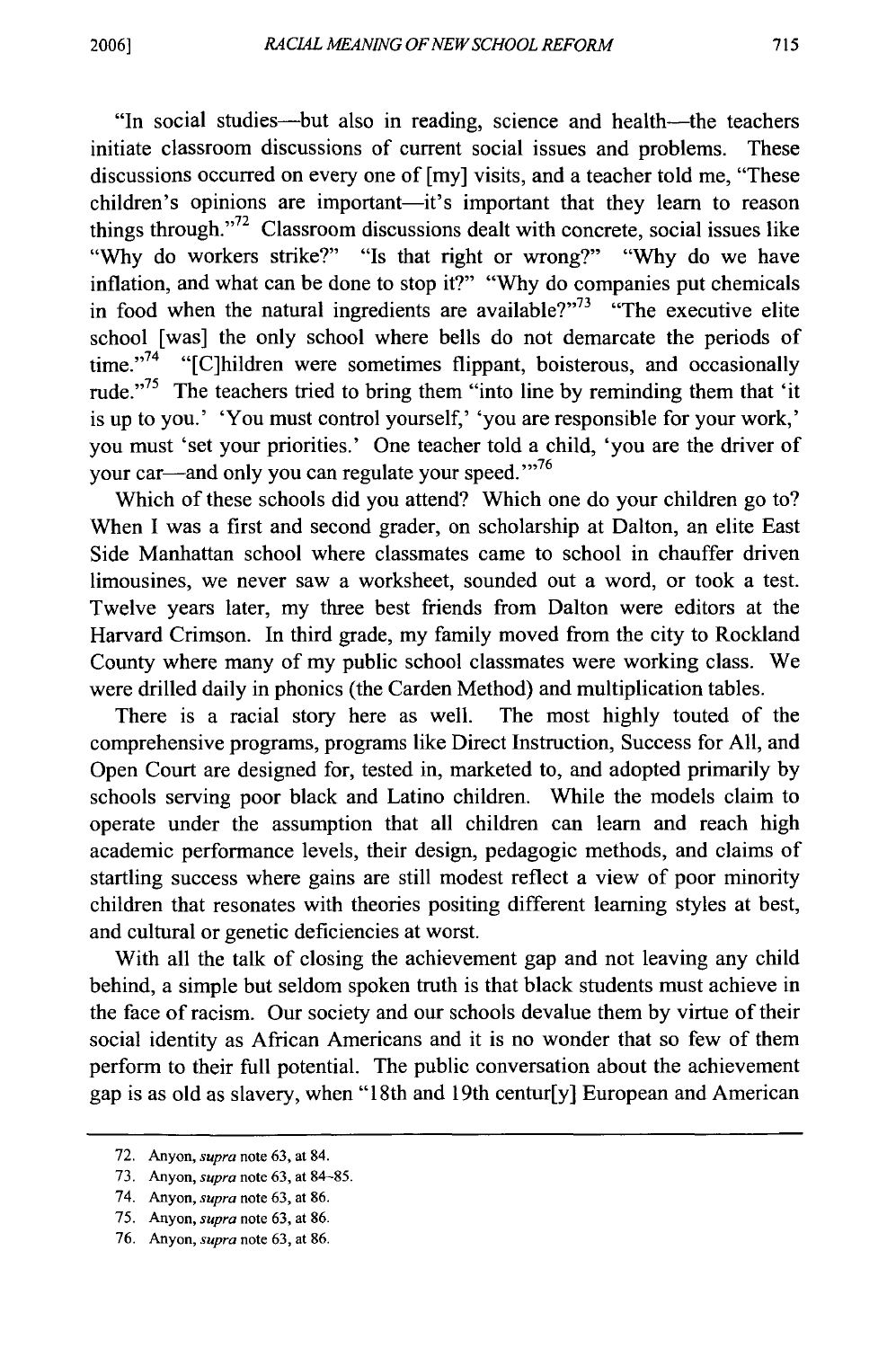intellectuals relied on craniotometry [and eugenics] to explain and defend racial hierarchy."<sup>77</sup> That conversation has racial meaning still. When the Secretary of Education promotes and praises programs that make black children chant and memorize by rote, when federal bureaucrats tell us our children must be taught to take the test and nothing more, when they hail as miracles schools that raise black children's test scores above those of other failing schools but still leave them far behind the national norm, I hear echoes of eugenics and Herrnstein and Murray's resuscitations of that racist pseudoscience in *The Bell Curve.*<sup>78</sup> I understand these messages against a backdrop of Jim Crow, minstrel shows, the Amos and Andy Show, and a host of historical and contemporary icons and practices that give them meaning. That meaning recites our nation's ideological belief in black intellectual inferiority. As Dr. Asa Hilliard has observed, the conversation about the racial achievement gap is "filled with student, family, and cultural deficit theories, and proposed minimum competency remedies, reflecting a terrible pessimism about the power of teachers, schools and children. $n^{79}$ 

The No Child Left Behind Act adopts this ideology, albeit in compassionate conservative disguise. It reiterates the ideology's message and meaning. It provides financing for its dissemination, and, by what it does and does not do, it shapes our educational practices—the way that black and brown children are spoken to, disciplined, and taught. When children are told to "shut up and sit down," when the toilets in the bathroom are broken and the classroom ceiling leaks, when there are no gifted or Advanced Placement classes (or when black students are discouraged from taking them), these practices and conditions, like the segregation held unconstitutional in *Brown,* are symbols of racist ideology. They generate feelings of inferiority. Like segregation, they send a message to black and brown poor students about who they are and who they will be.

Debora Meier, the founder of the Central Park East School in East Harlema school that showed through its students' success in college and the workplace that the children of day laborers, garment workers, and welfare recipients could achieve academic success by being treated in public school as if they were graduate students-says that her purpose in founding the school was *not* to close the gap in test scores. "My concern then as now," she says, "was that few kids in America, and especially few of those attending working-class or low-

<sup>77.</sup> Charles R. Lawrence, III, *Still Blaming the Victim,* BOSTON REVIEW: A POLITICAL AND LITERARY FORUM, Summer 2003, *available at http://www.bostonreview.net*/BR28.3/lawrence.html.

*<sup>78.</sup> See generally* RICHARD J. HERRNSTEIN & CHARLES MURRAY, THE BELL CURVE: INTELLIGENCE AND CLASS STRUCTURE IN AMERICAN LIFE (1994) (arguing whites genetically more intelligent than minorities). *But,* for a critical response to THE BELL CURVE, *see* CLAUDE S. FISCHER ET AL., INEQUALITY BY DESIGN: CRACKING THE BELL CURVE MYTH (1996); STEVE FRASER ET AL., THE BELL CURVE WARS: RACE, INTELLIGENCE, AND THE FUTURE OF AMERICA (1995).

<sup>79.</sup> Asa Hilliard, *No Mystery: Closing the Achievement Gap Between Africans and Excellence, in*  YOUNG, GIFTED, AND BLACK: PROMOTING HIGH ACHIEVEMENT AMONG AFRICAN-AMERICAN STUDENTS 143 (Theresa Perry, Claude Steele, & Asa Hilliard, III eds., 2003).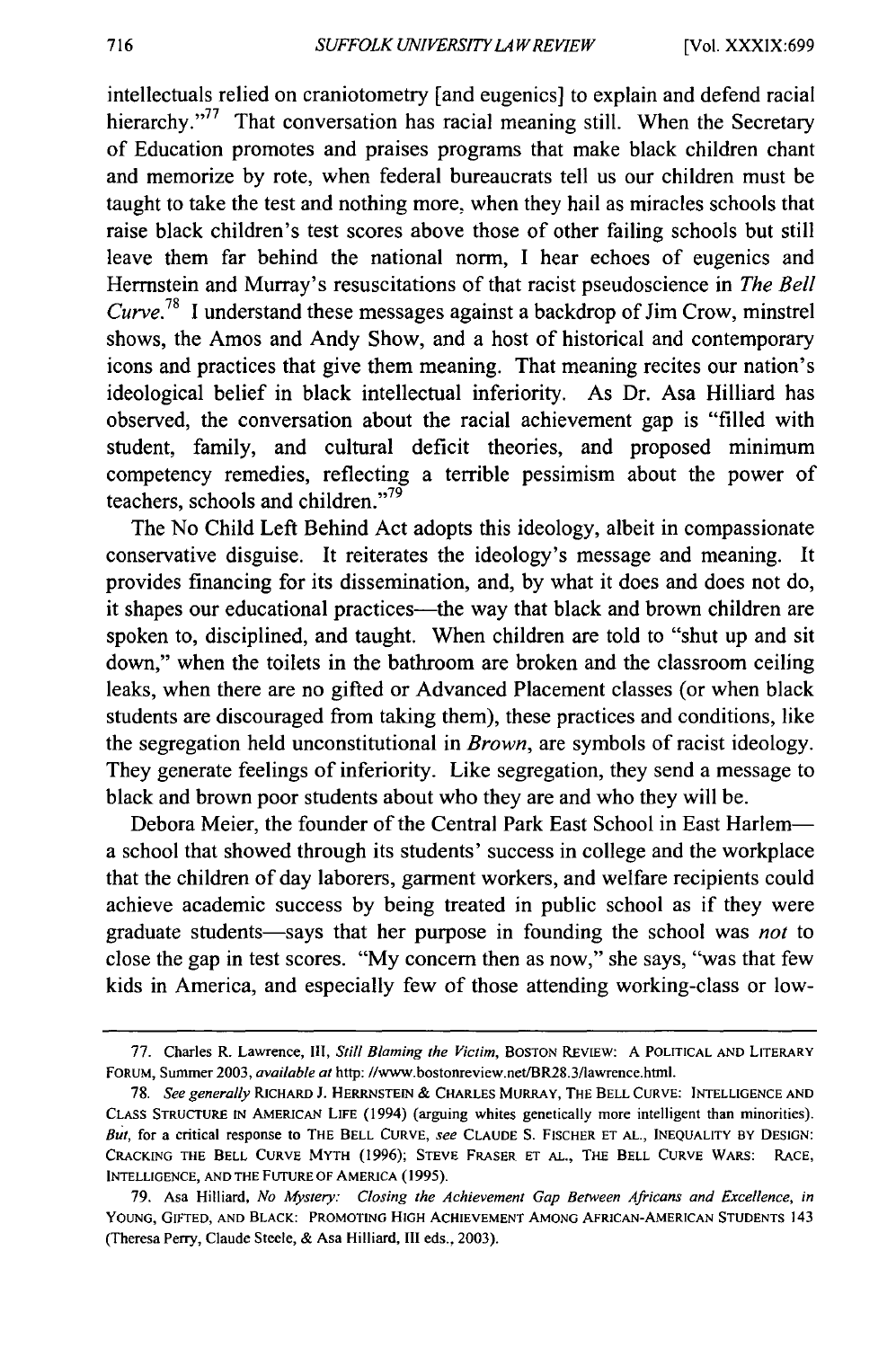income schools, got the kind of education that prepared them to be powerful members of the ruling class. In a democracy, that should be the nonnegotiable central goal of public schooling."<sup>80</sup> This is a vision shared by Thomas Jefferson and Horace Mann and John Dewey. It is not an aspiration to power over, but a demand for power shared-an ambition to belong to a community where all are rulers and all children learn the skills, responsibilities, and empathy necessary to that task.

### IV. WHAT REAL SCHOOL REFORM WOULD LOOK LIKE

What's needed to insure no child is left behind is no mystery. Create cultures of excellence and high expectations in schools for black, brown, working class, and poor students—cultures that define success by superior achievement rather than marginal improvement. Recruit and nurture school leaders and teachers who believe in their students and are committed to the project of excellence-scholars, artists, and highly skilled practitioners who believe these students are partners in the scholarly, artistic endeavor. Pay them well, commensurate with the importance of this task and sufficient to compete in the market for those most able and well-prepared. Reduce class size. Provide safe, clean, well-lighted, aesthetically-pleasing school buildings equipped with the latest technology. Spend the money necessary for these things. Money may not be the answer but it is a necessary precondition to all of the things that work. Reinstitute the war on poverty. We leave these children behind long before they reach the classroom. The early experiences and conditions of life and living, including weight at birth, exposure to environmental hazards, hunger, lack of nutrition, and insufficient environmental stimulation necessary for cognitive development, imprison children's minds and keep them from achieving. Schools may be a good place to locate a variety of services and specialists under one roof-where teachers, pediatricians, epidemiologist, environmental engineers, social workers, and lawyers could provide coordinated advocacy, support, and care.<sup>81</sup>

Educate and organize poor and working class communities to insist on excellence in their schools, to demand the resources necessary to that task, to reject the fraudulent reforms of watered-down standards, high stakes testing,

www.resultsforamerica.org/calendar/files/Seeking%20Alternatives%20to%20Standardized%20Testing.pdf.

<sup>80.</sup> Deborah Meier, *quoted in* Jay Matthews, *Seeking Alternatives to Standardized Testing,* WASH. POST, Feb. 17, 2004, *available at* 

*<sup>81.</sup> See* Paul Tough, *The Harlem Project,* N.Y. TIMES, June 20, 2004 (Magazine), at 44. Tough describes a neighborhood plan that "combines educational, social and medical services. It starts at birth and follows children to college. It meshes those services into an inter-locking web, and then it drops that web over an entire neighborhood." *Id.;* SCHOOLS AS CENTERS OF COMMUNITY: A CITIZEN'S GUIDE FOR PLANNING AND DESIGN 18-19 (2003) [hereinafter SCHOOLS AS CENTERS] (describing ways schools provide integrated services for families), *available at* http: //www.edfacilities.org/pubs/scc publication.pdf. In one case study, the guide details a partnership in Manhattan between The Ellen Lurie School, known as P.S. 5, and the Children's Aid Society. SCHOOLS AS CENTERS, *supra,* at 18.